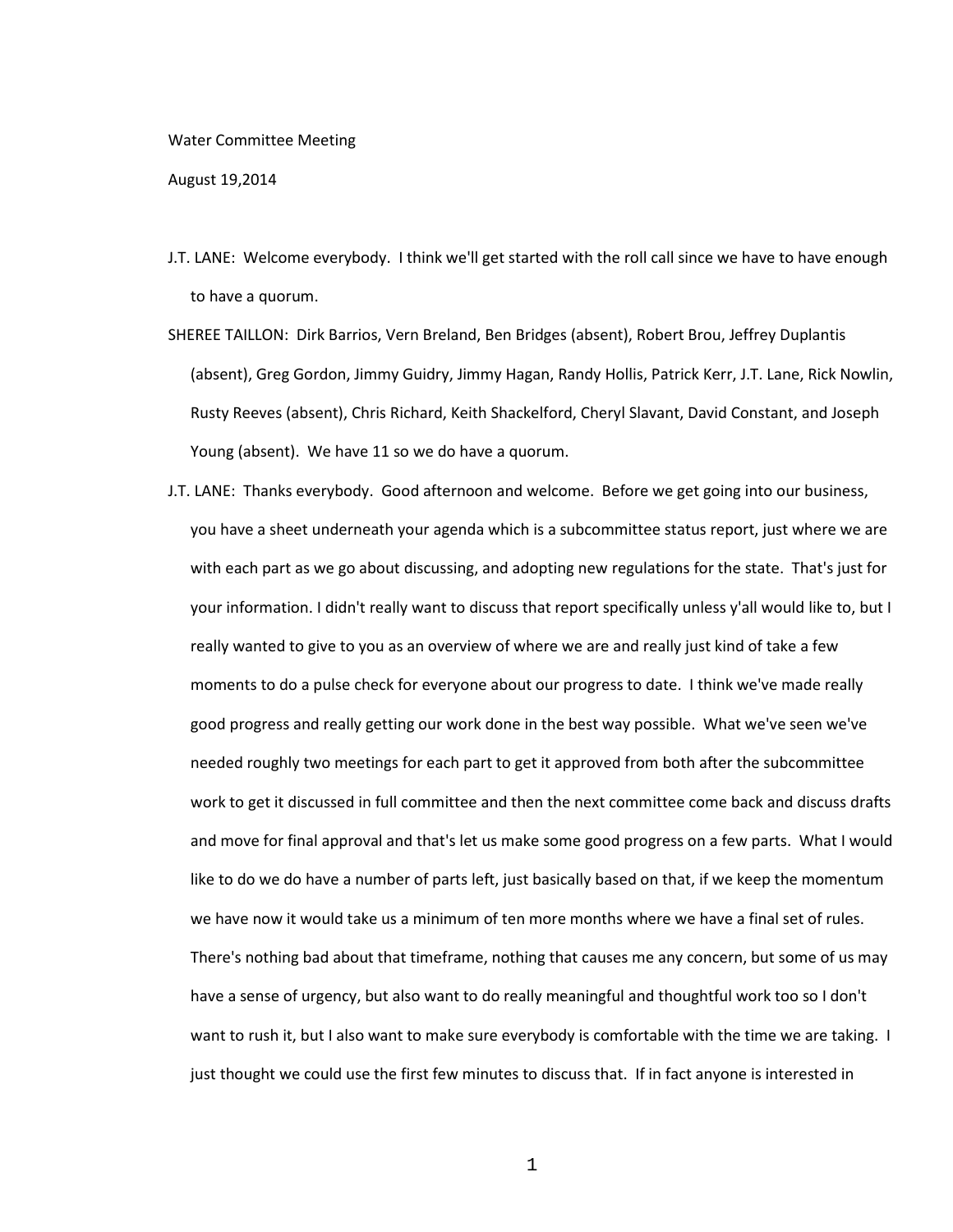accelerating the timeline the first two things that jump out at me maybe extending the meeting times to allow for more work to happen for each meeting, or to maybe even have more meetings. That's just again, the timeframe I think it is definitely doable, but again let's take this moment just to see how everyone is feeling and if we want to discuss possibly adding anything else to our current meeting time or adding additional meetings. With that, Dr. Guidry do you want to add anything? I'll open it up to all of you if you have any comments, really just a quick discussion.

- CHERYL SLAVANT: For us folks up in North Louisiana adding time as opposed to meetings would be great.
- J.T. LANE: That would be the preferable option. Does everyone feel like we're making significant progress? Do we want to speed it up just a little bit as long as we're able to keep a robust discussion and have good quality work? Don't want to impede that. How does everyone else feel?
- KEITH SHACKELFORD: Sounds good to me. I'm local, it's not a problem either way. Defer to the people that have to travel.
- ROBERT BROU: Are we suggesting starting in the morning, break for lunch and continuing in the afternoon or...
- J.T. LANE: Go back and look at the schedule for all the rooms and see what we can fit in. Either we do what we can, certainly I would prefer a standardized approached to it. Make sure y'all would be available on the days we already have set. One approach whether or not we try to add one additional hour for each meeting or two additional hours for each meeting. We can give y'all some options, something we can go back and look at. I wanted to make sure everyone was comfortable or had any objections. Re-poll to see if you would be available for extended meetings with our current set schedule.
- ROBERT BROU: My only comment would be that I want to make sure if we have additional hours we actually have something meaningful we can talk about. So maybe tackle more than one section at a time, definitely speed up things. Don't want to meet and just spend more time on one subject.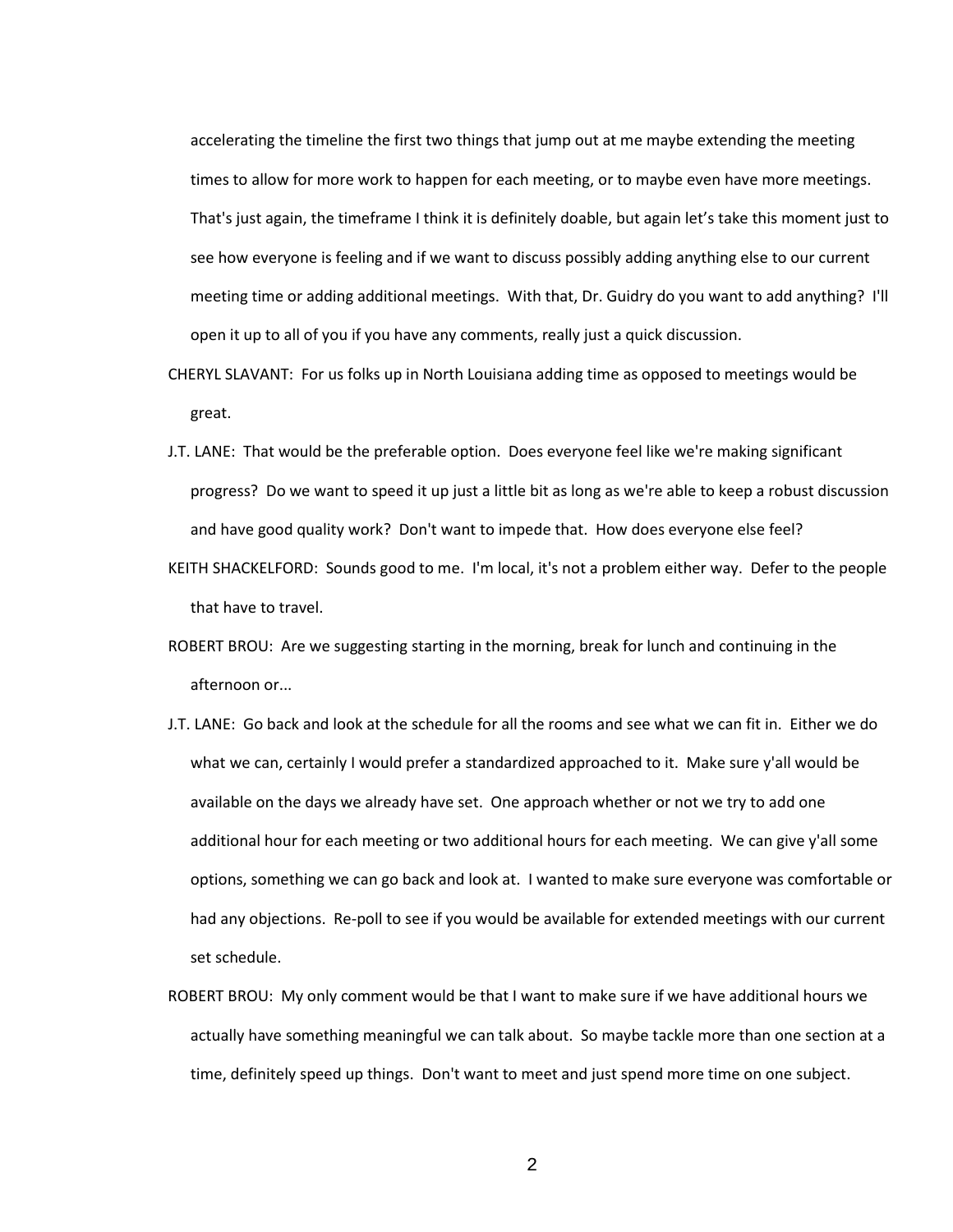J.T. LANE: I think you're right. We're going to have to monitor that. It's only going to work if we do more, I agree. Any other comments? All right, so what we'll do is go back and analyze the current schedule we have set and see what we can add to it and probably just poll the rest of you guys and see who can make it. I want to make sure we can maintain maximum attendance, obviously the quorum is the bottom line. We want to make sure we can maximize everyone's participation if we add more time to each meeting. With that, if there's no other questions or comments we'll go ahead and move to the next item which is approval of the minutes from last meeting which was sent to everyone via email. Were there any questions about any of the minutes? Do I have a motion? Jimmy. Thank you. Get a second? Randy. Any objections?

RANDY HOLLIS: I read them and I will promise to be here at every meeting from now on. Thank you Dirk. I do have some comments on that discussion specifically which we'll get to under old business. DIRK BARRIOS: I take credit for a lot of stuff, I won't take credit for that.

- J.T. LANE: With that move into our agenda item number 4, old business part 6 committee discussion and approval. Jake, this is the final approved text. This is what we did the side by side last time so do y'all want to review real quick anything else, any other modifications y'all might have made and then open it up for more discussion and Caryn make adjustments as we discuss. There are two versions, a clean version as it stands and one marked up with the changes we discussed in the last meeting.
- JAKE CAUSEY: To the best of my knowledge only two things I recall that we said we were going to flesh out or revisit that was not finalized at the previous meeting. And one was definition for suction wells, said we would write one so that's in there in this version. Something that you all haven't seen yet. If there's a better way to flesh that out, certainly open to any suggestions there. Also, the only other thing the pumping station was the metering, individual pumps verses total station. I think the discussion was, and that's how we wrote it, was basically it's for the station as a whole, not necessarily the individual pumps. I think we wrote it in that fashion we had discussed. I think the language for everything else was we discussed at the meeting and should be exactly what you see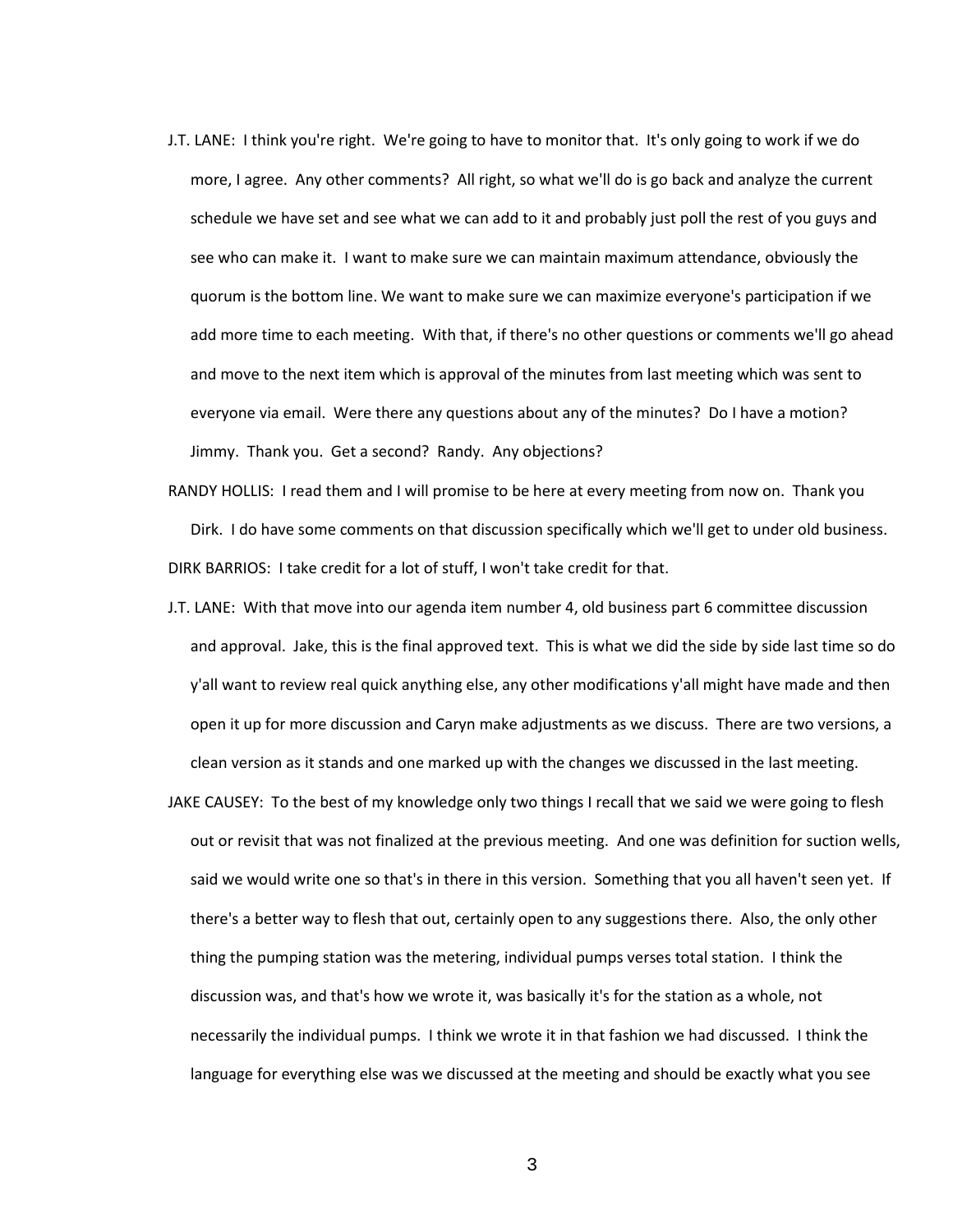here. Those were the only two items. And then Chris provided the language on the motors shall be equipped with a nonreversible ratchet or other mechanical means language. So I think that's pretty much it. The only language that was not specifically hashed out at the previous meeting.

- J.T. LANE: I think we sent all these out last week to everyone. I would guess at this point let's open it up. We did have a pretty good discussion on this last time. And I'll just open it up to the floor. Does anyone have any comments about the text, anything we maybe didn't capture quite the way we discussed in the committee?
- DIRK BARRIOS: Hundred year flood elevation requirement, never agreed on anything for that. Reduce it from three to one which still is above the hundred year flood elevation. Again, we're talking about a hurricane or we're talking about a rain band?
- JAKE CAUSEY: What we did put in here was the language that was recommended by the, I'll just say generally speaking, the full committee last meeting. That's what we put in here which did change it from three to one foot and then added language including the use of a levy system. That's my recollection. I think that's what was taken away from the committee. That's what you see there.

J.T. LANE: 6.1.1, right?

JAKE CAUSEY: 6.1.1 A.

J.T. LANE: Dirk, does that address your concerns on 6.1.1?

DIRK BARRIOS: If this would be strictly for new construction, then yeah.

JAKE CAUSEY: Yeah, I think that's precisely the premise for all the flood elevation requirements.

- CHRIS RICHARD: Design is mentioned in 6.0, but does that mean everything that follows is for design because it doesn't really say like onsite protection. If not then we should have language saying in design or something like that.
- JAKE CAUSEY: I certainly agree that that's the only thing flood elevation is used for and the specific regulatory language and how that's fleshed out. I'm not certain if for design that's there or just going to have to be addressed differently in the rule language, but I think certainly that's what would be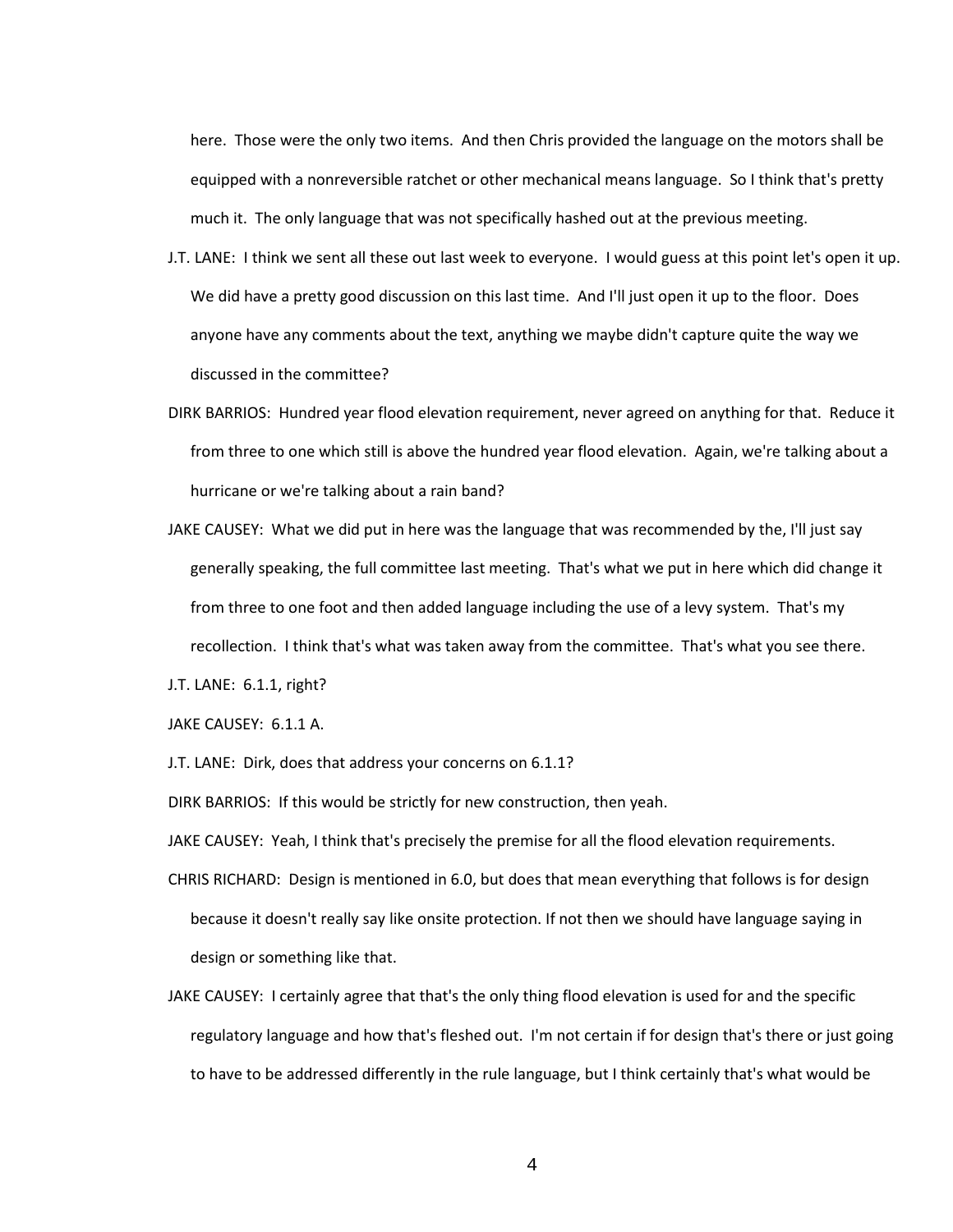the case. May be there's still some question about how the grandfathering clause and other things might affect that. May just be part of that piece that addressed that rather than the language that you are referring to. I don't think we have that tweaked to know exactly how and where that would be specified, but that certainly would be the case.

- J.T. LANE: So we have a running list, grandfather clause subcommittee, whoever is fortunate enough to chair that, I think this will be one of those.
- CHRIS RICHARD: In the section I'm working on I tried to if it was specific for design actually prefaced by that so you don't have to worry about grandfathering. Make it clear here, don't have to revisit every section.
- DIRK BARRIOS: Only other comment about elevation I would have would be if you're adding onto the existing facility and you have extended rule we're talking about maybe 5 foot higher. You would have some discretionary in there. In addition to the existing facility is what I'm talking about.

CHRIS RICHARD: That would be the grandfather we talked about before where you're retrofitting.

- DIRK BARRIOS: For a brand new facility I can understand. We talked about this earlier, there's not many brand new facilities being built. A lot are additions to facilities in most cases, not saying there aren't any, in most cases upgrading existing facility because the population is increased and your plant is just not big enough, or facility is not big enough.
- JAKE CAUSEY: I'll just say so on a statewide bases new facilities, there's lots of new facilities being constructed, brand new, full blown surface water treatment plants, certainly are perhaps in the minority of that, but generally speaking a lot of new facilities being constructed. Several new plants under construction or going online now. We even have existing plants that will build a new clarifier or they'll build a brand new bank of filters in a separate building, I guess for instance. I think if you're just replacing media and filters or changing control systems and those, changes pumps and all those basic things I think this would come up. If you pour concrete and building new structures then... CHRIS RICHARD: That can be an issue. If you're adding onto an existing plant you want to keep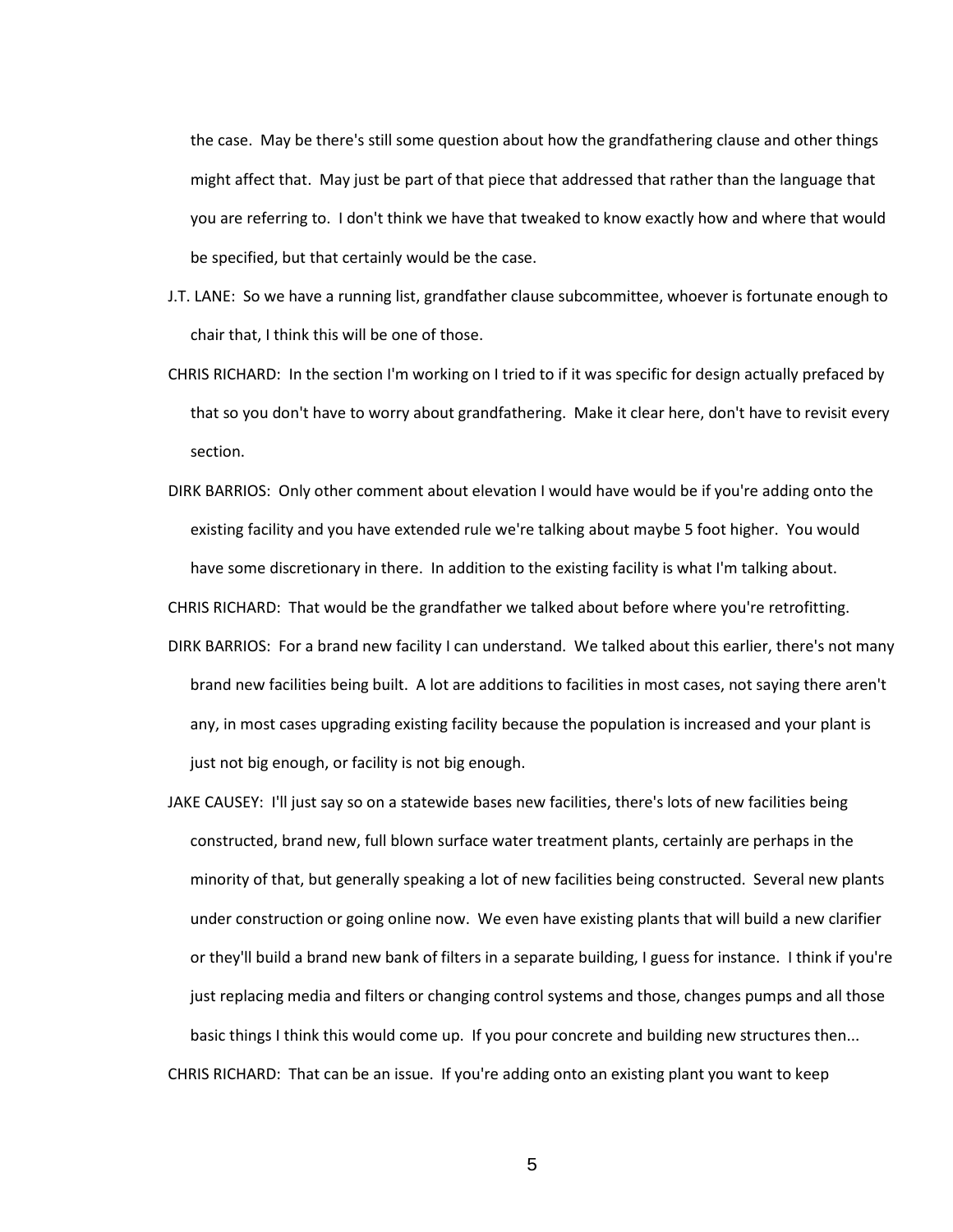everything hydraulically flowing so if you're adding buildings to an existent plant and you want everything to be redundant you can't build it higher, have to build at same elevation.

- JAKE CAUSEY: It does depend on design. So some facilities would build a separate plant adjacent to the existing plant and it's not relevant at all. If it's just a filter unit, yeah you're limited to existing infrastructure, you can't do anything differently. I think those cases are pretty straight forward.
- CHRIS RICHARD: It's going to be like fire marshal, you're going to have to have certain levels when you're improving a facility how much whether it triggers having to bring everything up. Tearing out everything and starting over that's one thing, but if you're adding on a building like Dirk was saying.
- RICK NOWLIN: Question Jake. I apologize for missing the last meeting and the discussion, but if you have a flood elevation established in South Louisiana and you have a storm event with a storm surge, may be 10 foot above that flood elevation . Does that reset the flood elevation, that storm surge, or not?
- JAKE CAUSEY: I think that's probably why the other language was stricken in that section where 3 feet above the highest recorded flood elevation.

RICK NOWLIN: The answer is no?

JAKE CAUSEY: That's my understanding.

CHRIS RICHARD: If FEMA redoes it then.

RICK NOWLIN: Okay, thank you.

RANDY HOLLIS: Are we ready to move on to another part or stay at the hundred year flood elevation? I apologize for missing the last meeting also. Really good discussion last meeting, sorry I wasn't here. Under 6.2.1 suction well my question to Jake is and Caryn is if I design a floating intake structure that does not have segregated suction wells, floating intake structure, or if I put twin pumps into a ground storage tank, horizontal pumps, and use that will I be approved? Because this says suction wells must be water tight and also says must have separate pumping components to be taken out of service for inspection, maintenance, or repair. I can't do that with floating intake structure with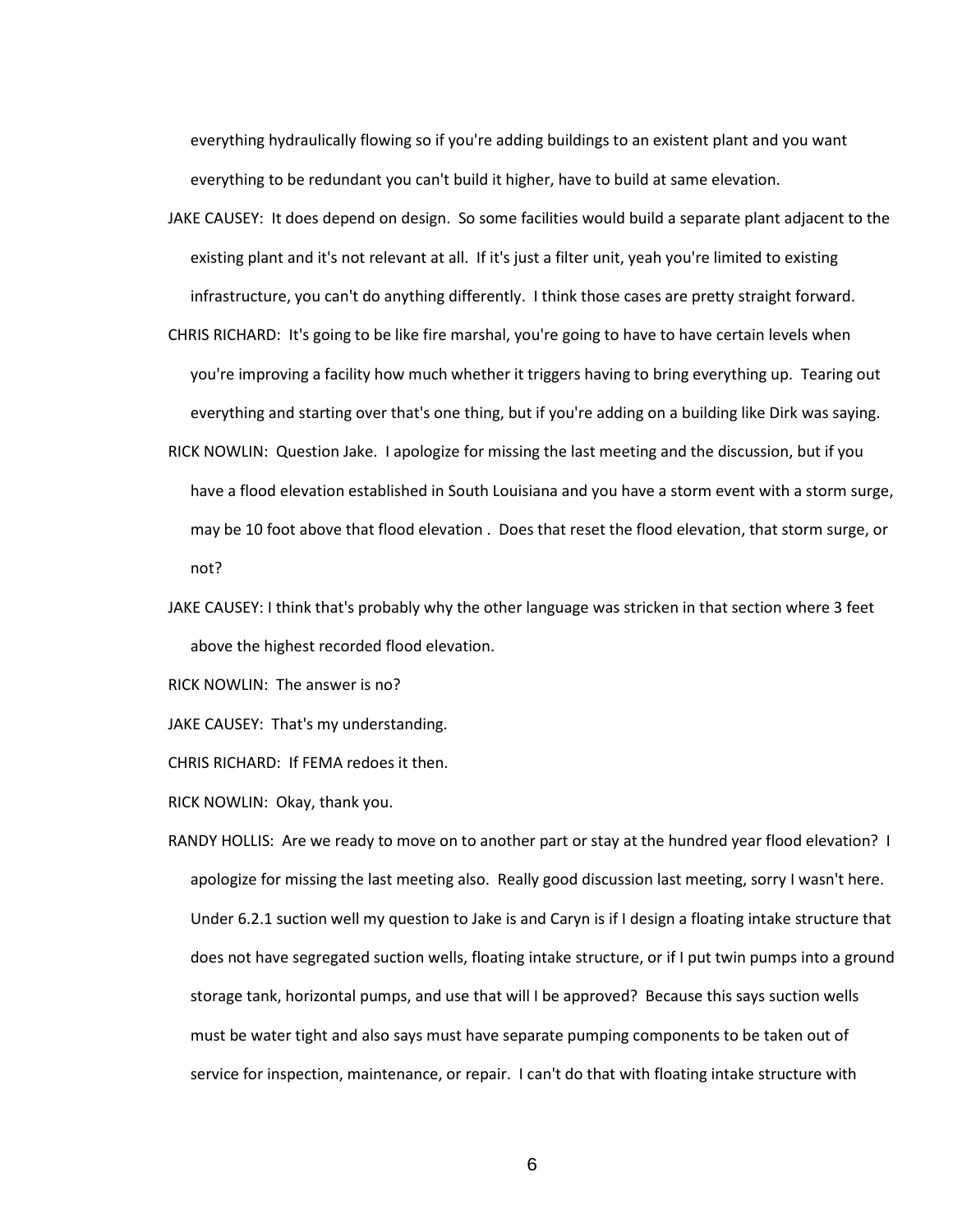vertical turbine pumps, I don't have a suction well. So can we make suction wells optional depending upon the conceptual design? Otherwise you're going to kill me on an economical type of structure.

- JAKE CAUSEY: Yeah, I certainly think so. When I was looking at this I guess to some extent I do believe we're looking at intake structures, but then I guess as we looked at this a little further it didn't really seem to encapsulate intake structures because it talks about floors slopped to permit. So we're looking at this thinking it's basically like a concrete box in the ground, vertical turbine pumps on top, something like that as a suction well. But intake structure, yeah if there's some language that you think will help draw that distinction even more so, yeah that's good.
- RANDY HOLLIS: Because even not in raw water intakes, but for distribution systems where the pumps go into the ground storage tank and you have multiple pumps going in on the side of it it's not segregated. We use those all the time. Even the suction of the pump goes in the side of the ground storage tanks. One place I got four pumps going into the side of a ground storage tank. That is my suction well, but it's not segregated. I just wanted to make sure like a crom tank those will be approved.
- CHRIS RICHARD: That's what prompted this whole conversation was the fact that you have ground storage tanks working that way and steel tanks you can't have a sloped floor, typically they're not, just a membrane type of floor. That's kind of what prompted the definition. May be we just need to add some more.
- JAKE CAUSEY: That's exactly what we're trying to address as Chris said, certainly in agreement with that. That section would not be applicable in those scenarios and I guess we use the term just like compartments. I guess thinking segregated compartment, not the storage tank itself as a suction well. May be you could put some specific exclusions or something from that.
- PATRICK KERR: As it's defined I think you're fine. If I were to read this my way it would say if you have a suction well it has to have these characteristics. And the definition they are using is a compartment. If there's not a compartment these characteristics are not necessary.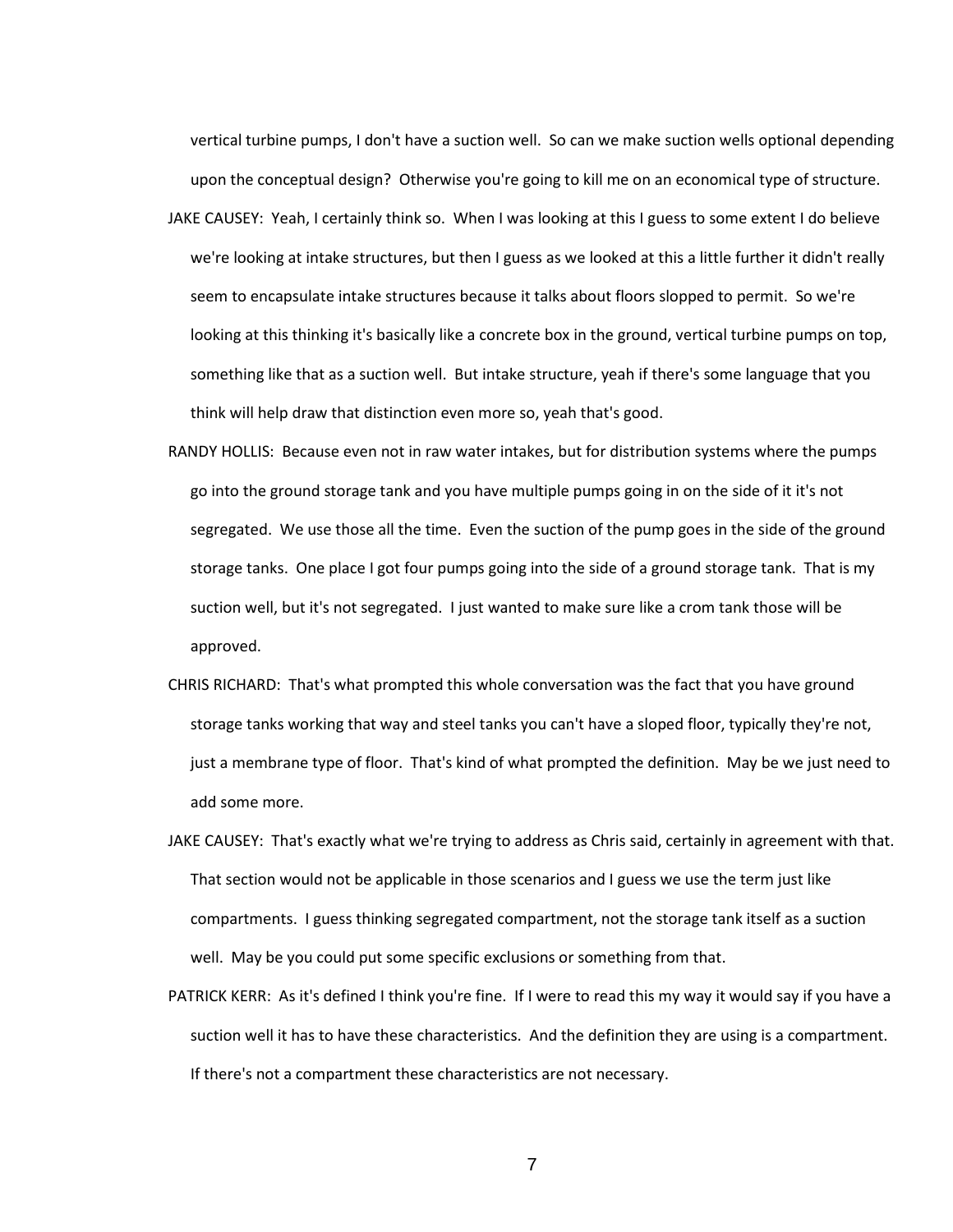RANDY HOLLIS: Is a crom tank considered a suction well because that's where you're pulling suction?

PATRICK KERR: This definition for this code says it's a compartment designed to facilitate suction of

- water by a pump. So it would have to be a compartment in the tank, I would think. And I think the record will show that too.
- RANDY HOLLIS: As long as we don't have to put in multiple tanks for multiple compartments. Do we want to cover that right now, or leave it like it is, or do we need a clarification?

PATRICK KERR: Other than from a storage tank.

RANDY HOLLIS: That's fine.

- CHRIS RICHARD: Even a clear well you might have ten turbine pumps you don't have a compartment for each one of them. It's not just a ground storage tank. It's more like you have just suction wells. There's many other ways of doing it not that way.
- JAKE CAUSEY: We wrote the definition with the intent that as Pat interpreted, but that's why it says compartment, not necessarily storage facility. That compartment is designed...

CHRIS RICHARD: Maybe say excluding storage tanks and clear wells.

JAKE CAUSEY: Might be easier to do it that way.

RANDY HOLLIS: Excluding raw water pumping and ground storage tanks, intake structures. Excluding intake structures, ground storage tanks, clear wells.

SPEAKER: (inaudible)

RANDY HOLLIS: That would be either intake or clear wells.

PATRICK KERR: Riverbank filtration and (inaudible).

RANDY HOLLIS: That would be an intake. Okay, the next comment that was raised was on 6.3 on pumps, at least two pumping units shall be provided. I am a very strong proponent of that. I think you need to have two pumps, I do. If you're relying on one pump to meet the system demands and you can't meet 20 PSI with one pump you have to have a second one. If you lose the first one you're dead in the water. But, what if that booster station is only for a betterment. Let's say that we can meet 20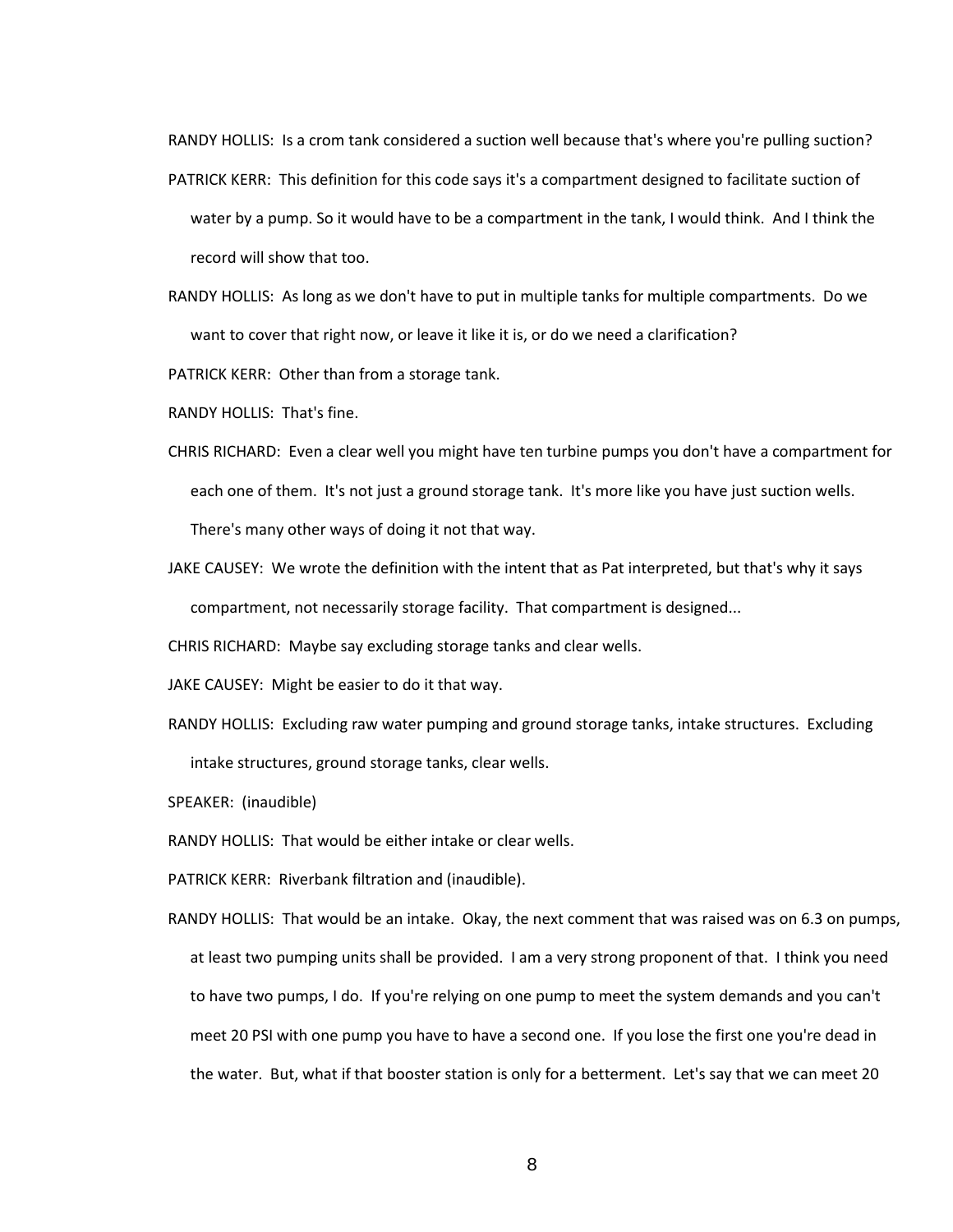PSI without pumps, but to serve that part of the system you want to get 65 because customers like 65 a lot better than 25 and they use more water so we like to sell more water. I think as far as a betterment if you can prove hydraulically that you can meet conditions at 20 PSI without any pumps then I don't think you have to absolutely have two pumps in that condition. What about backwash? You have many plants that have single backwash pump. The backwash is a distribution or an elevated tank. I don't think we have to have two pumps for backwash. And then the third example I have, what about tank turnover. Looking at water quality these days we need to turn tanks over. Many pumps that have a single pump on them. If we lose that pump what do we do, we operate the system, we drop the system pressure down so we can turn the tanks over. There is a good option to that without having to provide a duplicate pump. I think to make a blanket statement that at least two pumping units shall be provided in all conditions is not necessary because I think there are some good exceptions out there where we don't absolutely have to have duplicate pumps. I'll reiterate; I do like metering stations. I like gauges on every single pump. I think if pumps are critical to meet 20 PSI you absolutely have to have two pumps.

- JAKE CAUSEY: I think the best way to address that would be to write the specific scenarios. You named three which are probably the totality of those that would perhaps arguably make some sense. The issue we have with the original language, and it was just contradictory the way it was written within the paragraph itself. If you want to write when pumps are used to circulate water to storage tanks you don't have to have two. I think a couple of exceptions probably resolve.
- PATRICK KERR: If you can just change that first phrase or sentence to say something like any pump which is required to meet water quality standard demands will be provided with full redundancy. If I have three to serve for two that's full redundancy. If I need two we can say if one goes out we have full redundancy for that. It seems it would cover everything Randy is talking about. So only pumps are required to meet state water quality or pressure requirements, but if I go out and put in a booster station, as Randy said, cause it helps me meet customer demands, higher pressures, then the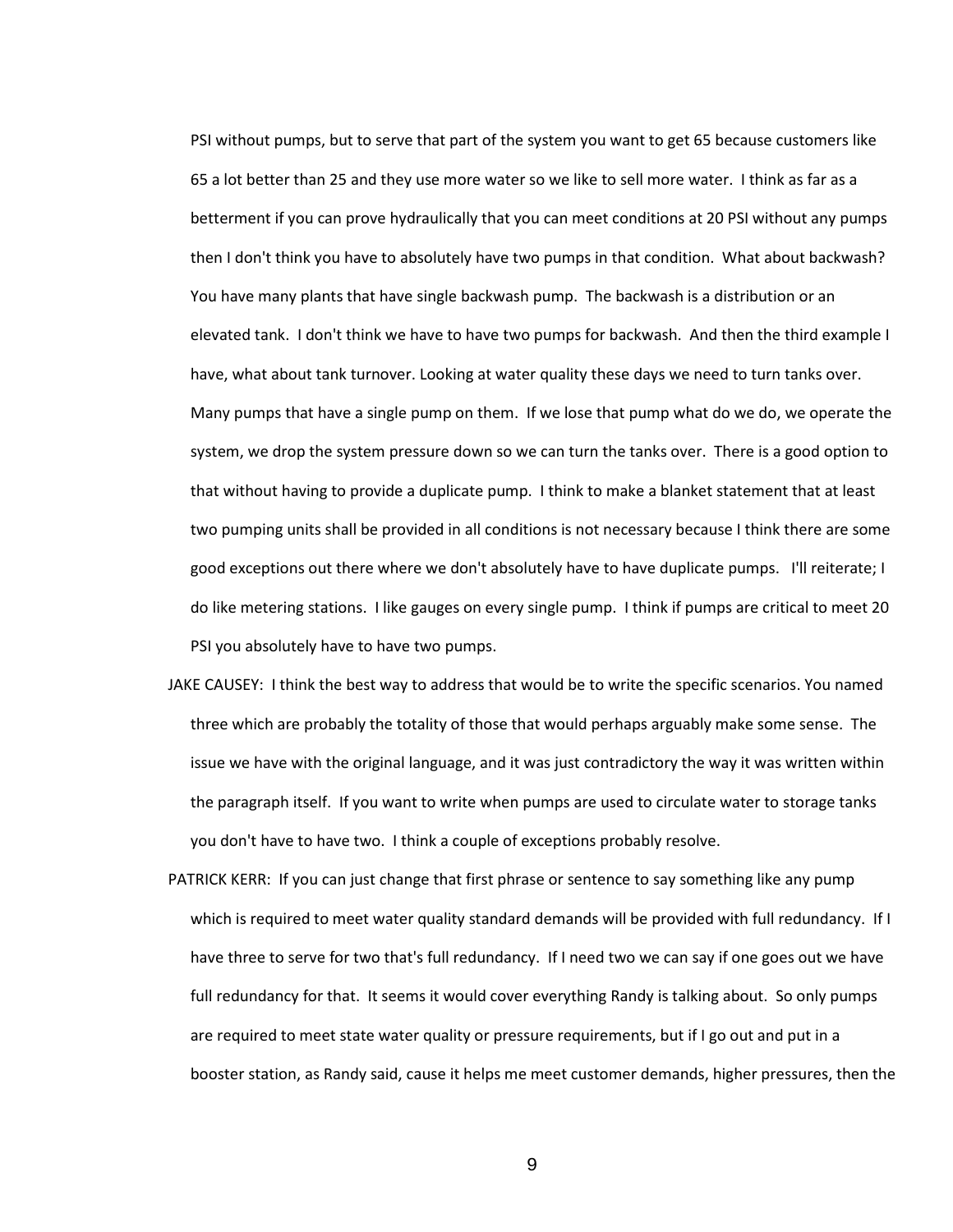state shouldn't have an interest in making sure I maintain that as a water system provider.

- JAKE CAUSEY: Perhaps. I think one issue is going to be that those demands do change over time. So you put a booster system in today because they don't like 30 they want 50 and then 5 years down the road they got another 200 customers down there your dynamic has changed. And so I think that's probably why on the front end is when we have booster stations for that because those conditions change in the system over time. Year to year most likely for some systems. For others it may not change for a long time. Backwash pumps I would say are needed for water quality. I don't know if that would fit the criteria.
- CHRIS RICHARD: I think that would be in treatment. Probably filtration and treatment. The other thing instead of having the pumps capable of meeting maximum demand of the system is that what you want is redundancy so you want one pump out of service to meet the design capacity of that station. If it's a booster station you don't need to meet the system. Using the system to decide what flow you need this station to provide. Once you do that you don't look back at the system, you say now this pump station needs to deliver so many GPM. If one pump's out I need to still be able to deliver so many GPM without any kind of maximum (inaudible). So I would change that language to say the capacity of the pump station with one pump out of service not, what does it say, the maximum pumping demand of the system.
- JAKE CAUSEY: The system is much larger than the area served by that individual station. Talking about this section where it says the demand of the system just means the maximum demand.

CHRIS RICHARD: Design capacity of the station.

RANDY HOLLIS: I go back to reiterate I think we can make it really simple like Pat suggested at the very beginning just say two pumping units shall be provided when the station is required to satisfy 20 PSI or something to that affect rather than listing exceptions.

JAKE CAUSEY: My concern is that's a moving target.

RANDY HOLLIS: Every pump station is a moving target. Ascension Parish went from 500 customers to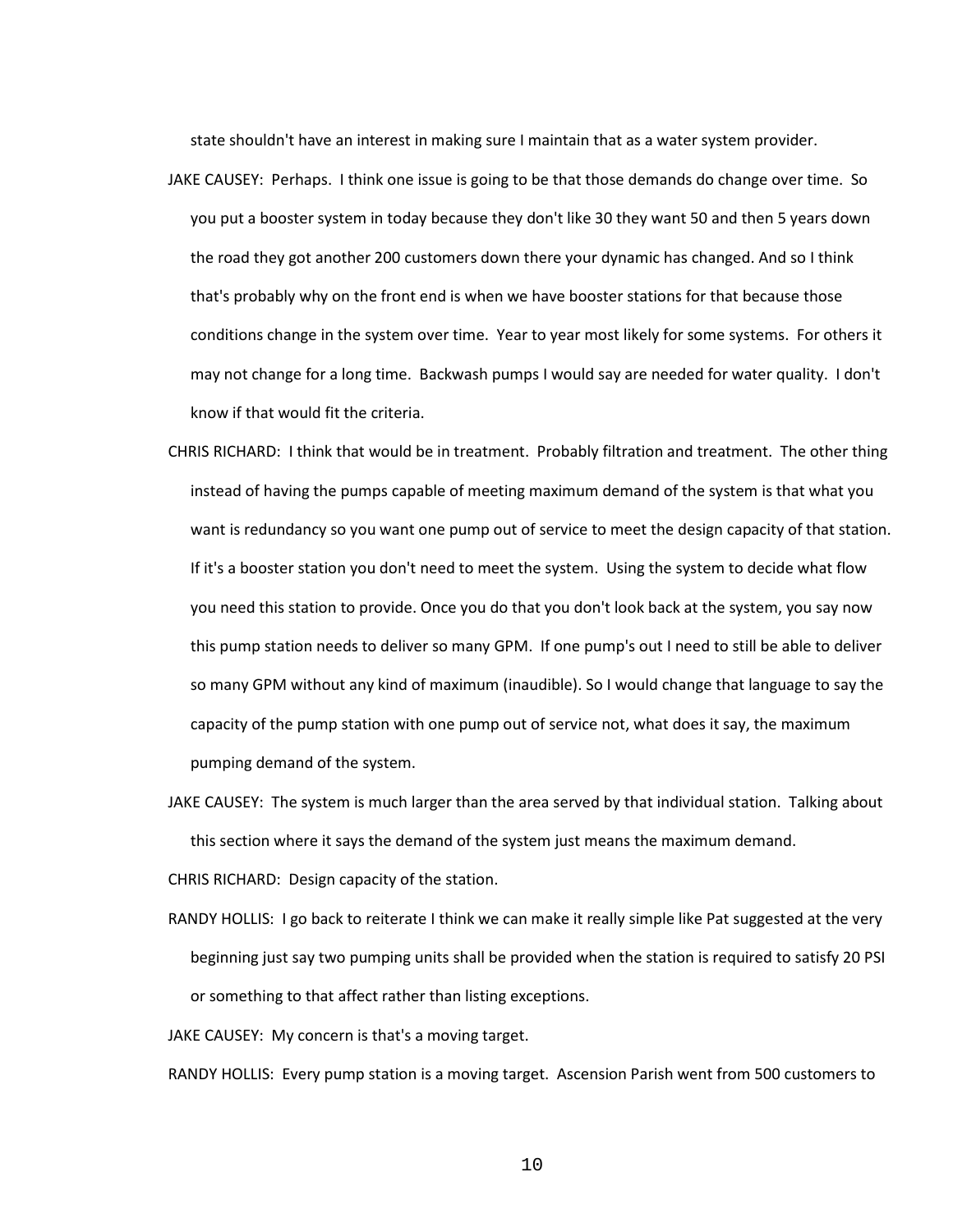25,000 customers. What we put in for 500 customers.

JAKE CAUSEY: That's the change that Chris just made.

- RANDY HOLLIS: We had to come back and redesign every pumping system. You can't put something in today that you know is going to satisfy 20 years' worth of service. You have to look at it periodically. JAKE CAUSEY: You should. So there are those that don't.
- RANDY HOLLIS: If I put something in that I project 10 percent growth per year it's going to be so overkill today that (inaudible).

CHRIS RICHARD: Randy, you have an issue with putting two pumps?

RANDY HOLLIS: No.

- CHRIS RICHARD: If you're going to put two pumps if you design your pump station and you agree two pumps should be there then it just says with one pump out of service you meet the design of the station. If you designed your station to provide 20 PSI with one pump over whatever then that's what it's going to do, you designed it. If you agree with the two pumps all its saying is it should be able to meet the capacity of that station with the pump out of service.
- RANDY HOLLIS: I agree with two pumps when that station is necessary to meet 20 PSI, but if that pump station is only for a betterment, let's say that I can do distribution for tanks or whatever, treatment plant I can get 25 PSI to the end of the system, but I want to get 65 out there at all times put pump station (inaudible) and keep them on a constant 65 then I don't necessarily have to put in two pumps because one is going to do the trick. When it goes down they live with 25 until I repair the system. Backwash pumps the same thing. I don't necessarily have to have two pumps in every application. That's my point. Don't force me to put in two pumps when it's not necessary. If the two pumps are necessary to provide 20 PSI, absolutely.
- ROBERT BROU: That was the exact conversation we had. The attempted language, I think it was Jeff tried to put in there, I was part of that subcommittee, that was the discussion we had, exactly what you just said Randy. When you're only looking for to improve a situation, but not necessary to meet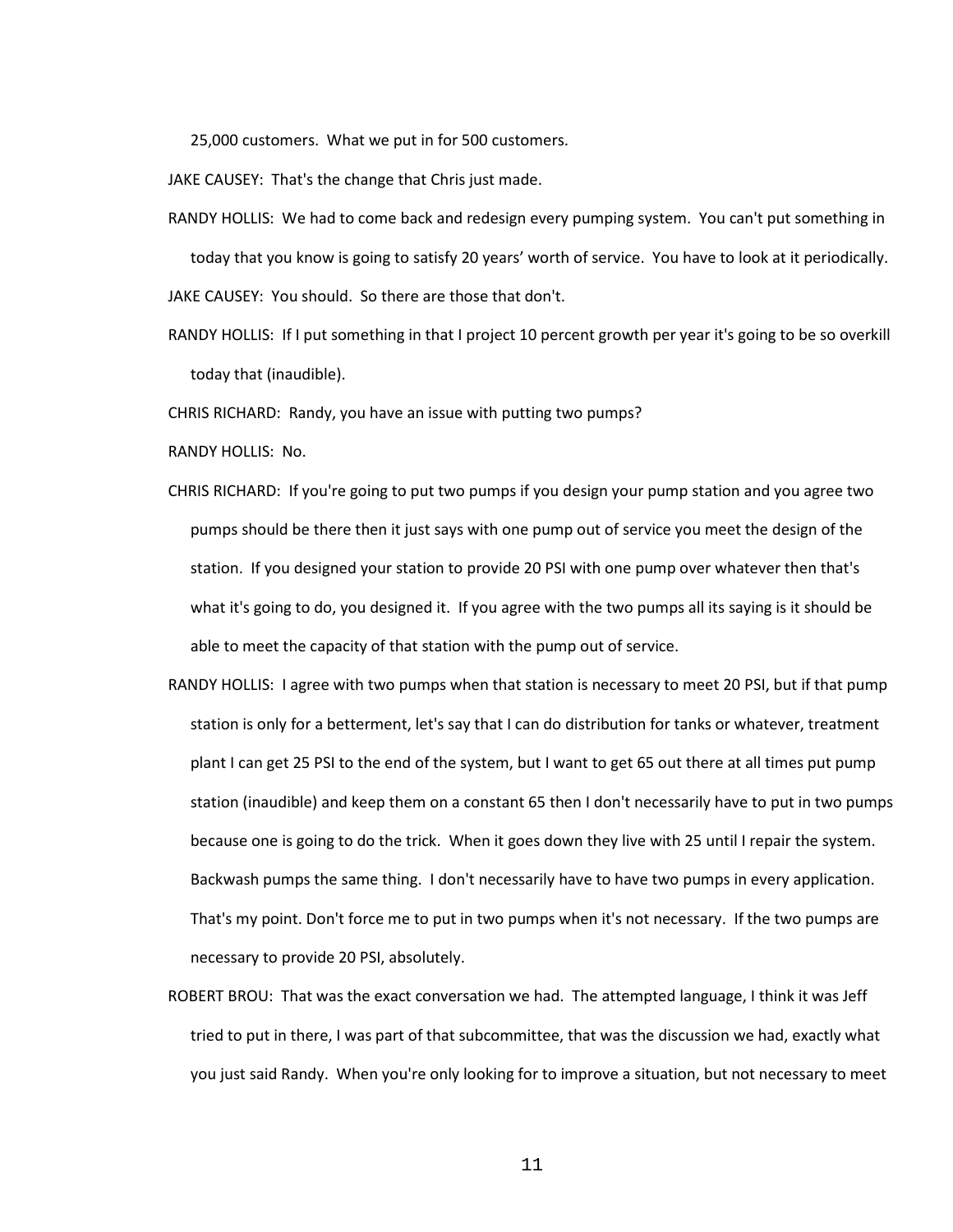all the water quality standards. That was the attempt of what we tried.

RANDY HOLLIS: If I'm using pumps to turnover a tank why do we need two when one works and I've got an alternative method of turning over the tanks.

ROBERT BROU: We didn't discuss tanks.

JAKE CAUSEY: I don't know that a tank is a booster station. It's a circulation pump.

- PATRICK KERR: We have quite a number of ground storage tanks that we use as booster stations. We bypass them, we pull water out of the tanks and introduce it. It's a booster station with a reservoir.
- JAKE CAUSEY: I understand that there are pumps on tanks that are used as booster stations. My understanding, what Randy was referring to, is a pump on a tank just to recirculate the tank.
- RANDY HOLLIS: Water down pumping into the system to pull the tank down so we use that to pull the tank down to turn over the tank and we refill it later. It's not recirculating the tank.

JAKE CAUSEY: So it is acting as a booster station.

RANDY HOLLIS: But if we lose that pump all we do is turn off wells, lower the system pressure, and get water out the tanks. We just don't normally operate that way because people like better pressure. And the hydraulic (inaudible) exceeds some of our tanks, but we can pull the pressure down and turn over a tank if we have to.

JAKE CAUSEY: But so you're saying you only need one pump?

RANDY HOLLIS: That's right. We only need one pump because we have an alternative way of meeting the criteria you set to turn the tank over.

PATRICK KERR: Just like for backwash, elevate the tank in lieu of a pump.

JAKE CAUSEY: Yeah, I don't disagree with that. I guess what I'm saying is that so we've had booster stations where today if that pump goes out they can be 20 PSI. A year from now they're still using the station to meet the criteria and they've got an extra 100 customers down there that pump station goes out, probably not going to meet the 20 PSI because their conditions have changed. That's the moving target that I'm saying. As long as the pump is working the system is fine.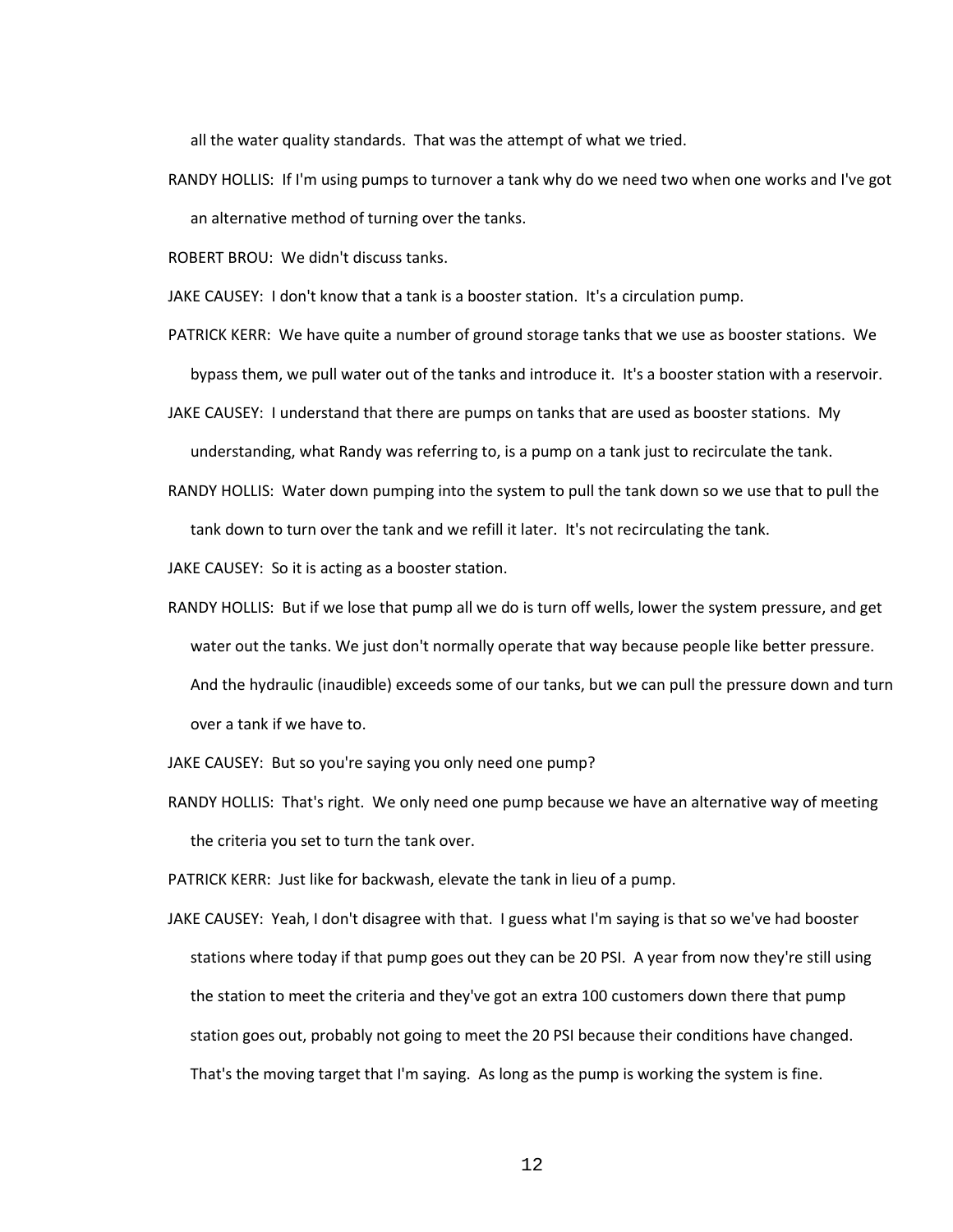- DAVID CONSTANT: Instead of having two pumps shall, talking about having shall have redundancy in the system might be hydraulic head, might be another pump, it might be with the booster pump or without, but you're talking about having redundancy.
- JAKE CAUSEY: How are we defining redundancy? Frankly, we'll have a slew of many different arguments about how these different things can happen and if those aren't spelled out what meets the criteria for redundancy I don't think we've solved anything. I guess that's what I was talking about just naming those exceptions as far as--
- PATRICK KERR: Just something you just said Jake that concerns me, the booster pump isn't a function, its capacity is not only a function of the pump, the station is not a function of the pump capacity putting a second pump on a booster station that's limited to moving through a 1,000 gallons a minute at 65 PSI. Doesn't mean next year I can put through 1500 because I turned the second pump on. If you're saying we need to overbuild the facilities for growth, I know that's not what you're trying to say, but it's basically what you're saying. If we don't do this what happens five years from now when they need additional capacity downstream? Well, I still have a 16 inch line feeding that low pressure cutoff is going to shut me down at a 1,000 gallons. Doesn't matter how many pumps I have. I think you're trying to fix a problem that--
- JAKE CAUSEY: Well, that's not what I was getting at. So realistically systems invest as much as they're able to or may be what the demand or need is, but certainly A they can save money and get a line out somewhere that they couldn't otherwise by putting a second pump. That's going to happen. And then B they are not going to upgrade the station until they are having low pressure issues. I mean that's what I'm saying. The deal is upfront they're going to say hey we don't need the second pump, we don't have to spend the money, we can meet 20 PSI. But they are going to continue to expand the system until they have low pressure issues and that will be if they have two pumps it will be with both pumps running at the same time or if they only had one pump it will be with the one pump. They will expand the system until it basically is overloaded in a sense.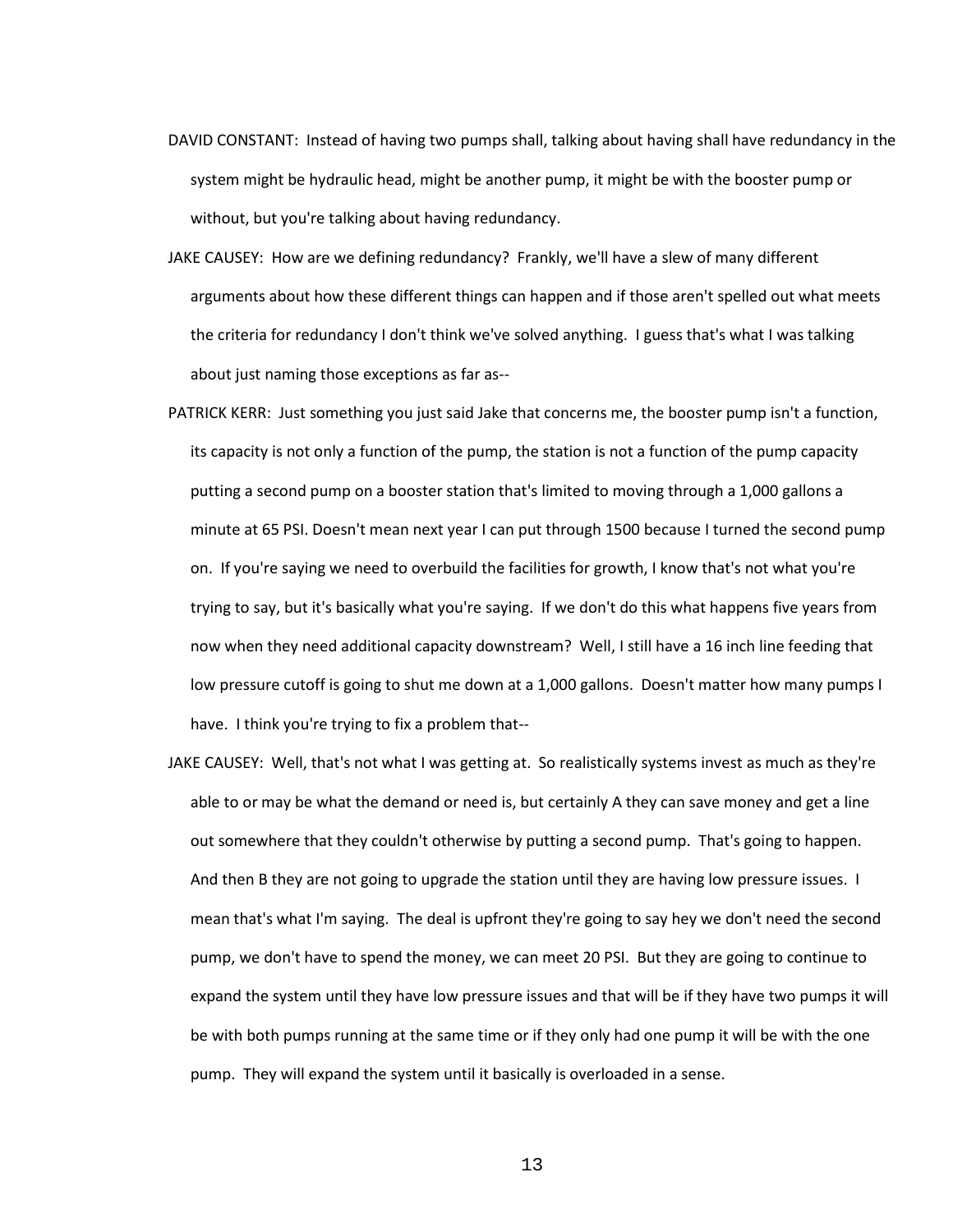- PATRICK KERR: If you design it to require two pumps then we have to have a third one. We have to have redundancy.
- RANDY HOLLIS: If you have a pump station, a booster pump, with typically flat curves, not your vertical curves (inaudible), more flat curves. If you have a station designed for 100 gallons a minute the second pump you might get 125 because you don't know the capacity or the nature of turbine hydraulics. You can't say let's kick in a second pump and we're going to double the capacity. Once you design that pump in there it's there. The proper thing to do is to design it properly upfront. If they need 500 you have (inaudible) standby. I am all for two pumps if that station is necessary for 20 PSI, I am for that. There are many applications where we don't need that redundancy.
- CHRIS RICHARD: If I understand what Jake is saying, just to try to clarify in my mind, it's when you have one pump and to meet 20 PSI like you said and that's all it's for and if it goes out you still have 20 PSI you're okay. If it grows enough then it goes out then you don't meet 20 PSI if you had one subdivision. What if you put the language in there that instead of having two pumps or the provisions to add a second pump because if you build a small area that you can't have a second pump you have the ability to add it in the future should it be needed. Would that satisfy both of your concerns? In other words, you don't put it in you just have the ability to add it.
- RANDY HOLLIS: When we design, you design them, we design them you look at not just existing customers, you look at future customers. So any type of an RDA loan you look at future customers. I don't dare design it on existing customers today because next year it's going to be out of date. So every pump station we design should be based on hydraulic analysis, future customers for the life of that station or the life of a loan. I don't think there's a real good application out there where I put a pump station and next week it's going to be overloaded or next year. I go back to say if we can provide 20 PSI without the station, why put in the station? I mean how many systems do we have that we met 20 at the end of the system and we have no stations sitting there? That's approved, that's designed, that's allowed. We're not putting in bigger pipes because we designed those pipes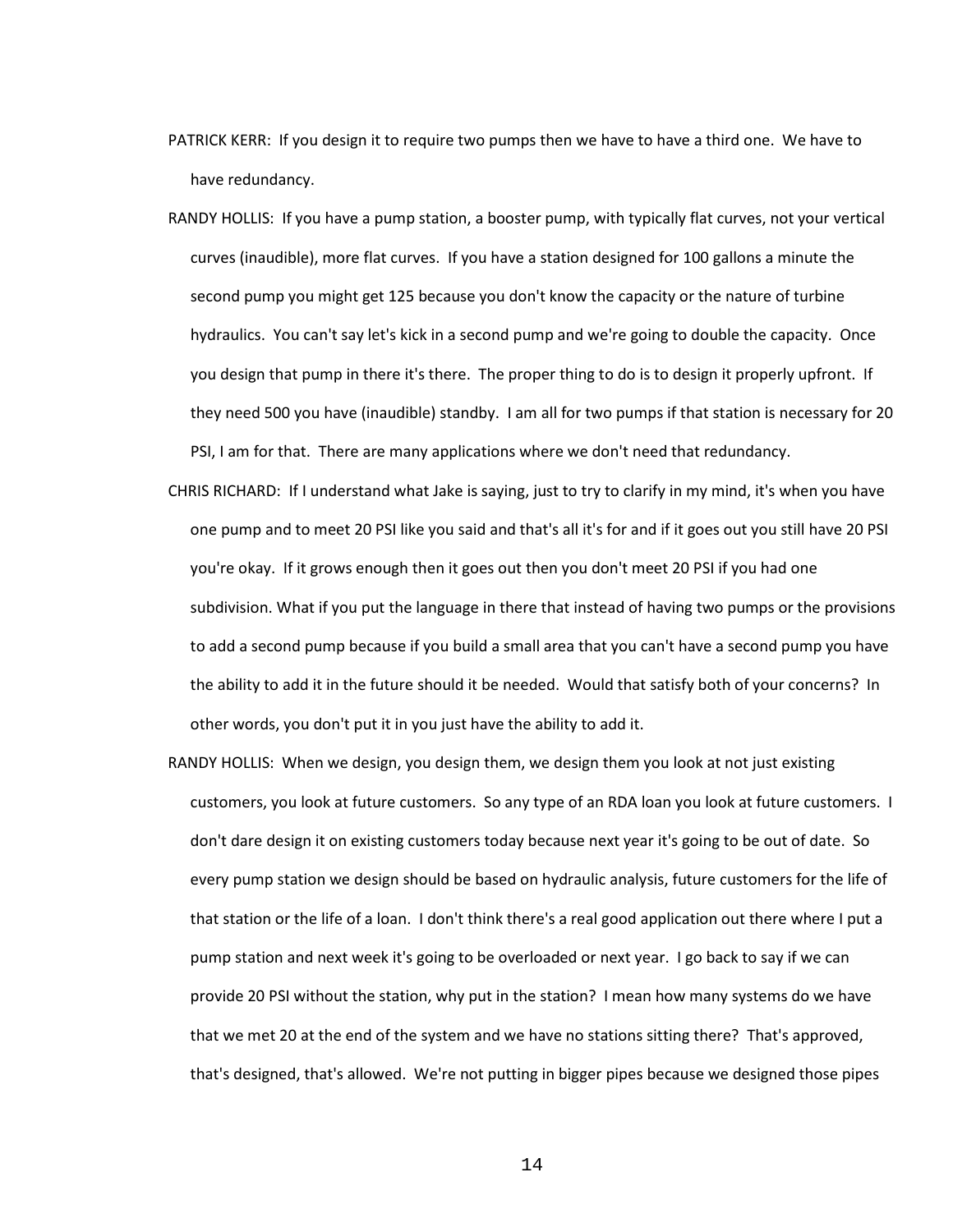to meet 20 with future customers in mind. All I'm saying is if you have a pump those customers like 65 as opposed to 20 and you can still meet 20 why require the redundancy? That's all I'm saying. But if it's needed to meet 20 PSI, absolutely put in two pumps.

- PATRICK KERR: Can you just call it critical installations will include redundancy? Critical installations required to meet pressure requirements.
- RANDY HOLLIS: In lieu of saying critical I'd just simply say at least two pumping units shall be provided if the station is required to meet 20 PSI.

KEITH SHACKELFORD: Start the sentence with where necessary to meet minimal system requirements. RANDY HOLLIS: At least two pumping units shall be provided. That's fine.

PATRICK KERR: Then you're going to ask about 6.3 B, right? Is that next on your list?

RANDY HOLLIS: No. Yeah, okay. I missed that one. I like what Keith suggested if we can put that in.

- KEITH SHACKELFORD: You start the intro part of 6.3 with where necessary to meet minimum system requirements then at least two pumping units shall be provided.
- J.T. LANE: Jake, any other comments you have on that?
- CARYN BENJAMIN: Say it again.
- J.T. LANE: Beginning 6.3 pumps, beginning at the first sentence where necessary to meet minimum system requirements, at least two pumping units shall be provided. We can kind of maybe combine what Pat said earlier in this new clause where necessary to meet minimum system requirements such as pressure or and water quality, at least two pumping units shall be provided.

KEITH SHACKELFORD: Just further explaining what the minimum requirements are.

JIMMY GUIDRY: I'm listening and this doesn't totally make sense to me and I'm not the expert so bear with me. What we want is that the pressure never drops to put people's health at risk. We want to keep it from getting contaminated. So we want a redundant pump where if a pump drops out the other pump is there so that you never drop that pressure. So it's really about having redundancy where it's critical to have the redundancy. You don't have to have redundancy throughout the entire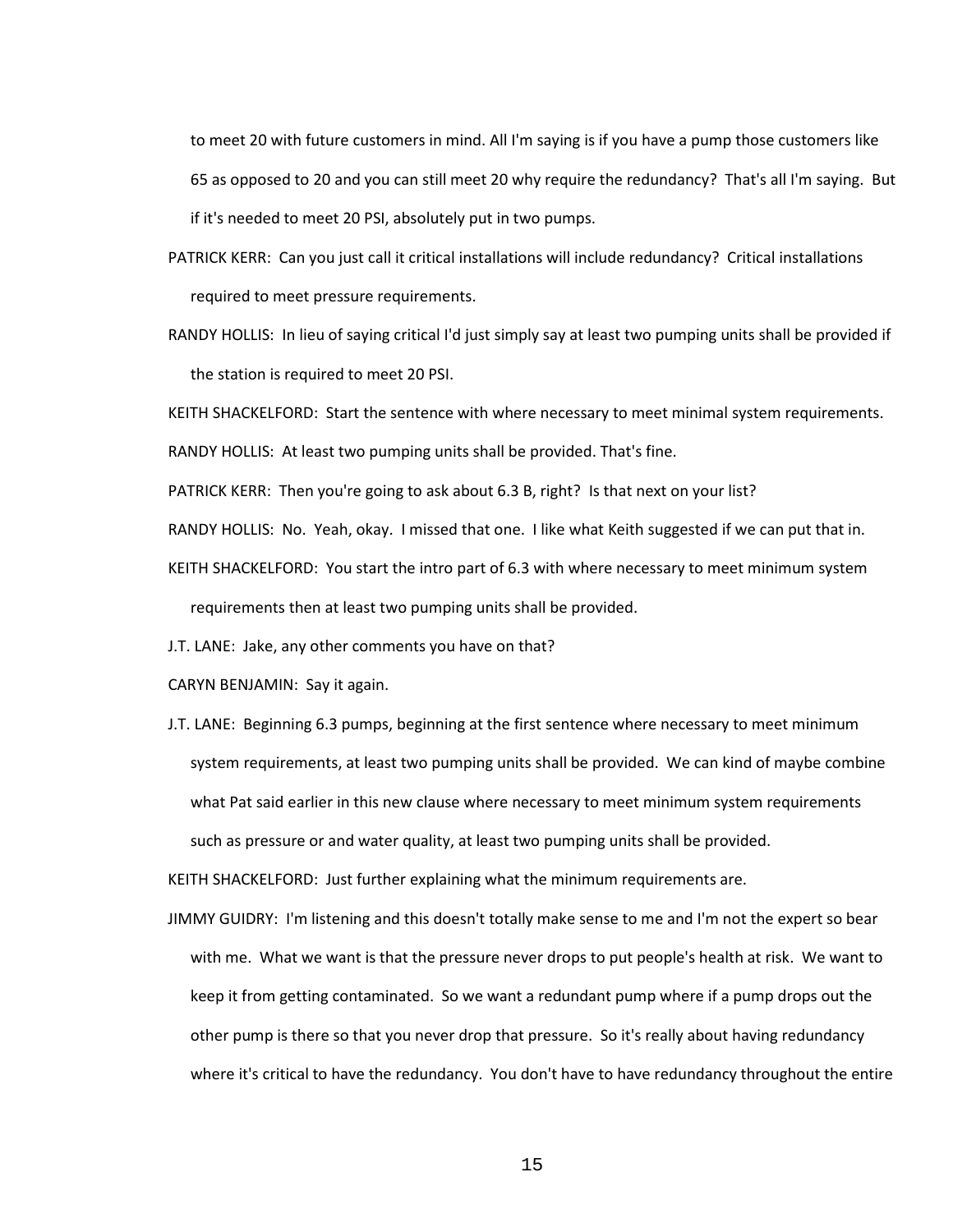system, you have to have it where the pump goes out and the pressure goes down below the protected pressure. That's really what we're trying to do.

- KEITH SHACKELFORD: The case you're describing you're depending on that station to maintain that pressure so you have to have two, but if you can maintain the pressure just through straight flow through the pipes hydraulically, as Randy called it, you're increasing the pressure, you're bettering the system operation above the minimum requirements with the booster pump then it's still not necessary to have the redundant pump.
- ROBERT BROU: There's still redundancy in the pumps. They may be back at your plant, upstream, or downstream.
- JIMMY GUIDRY: The way you're suggesting the wording right now is saying if we need two pumps to keep that pressure up, but that's not what it is. If we need another pump to backup if that pump goes out. It's not just having two pumps because you needed two pumps to increase the pressure. It's having that second pump if that pump goes out and drops the pressure to maintain the pressure.
- PATRICK KERR: Dr. Guidry this is just pumping facilities we're talking about, so individual facilities as opposed to system capacity. This is just the pumping facility so if the facility is backed up by something else, is required to be backed up by something else, that something else has to be there too.

JIMMY GUIDRY: All right.

RANDY HOLLIS: I am not about to suggest we compromise on 20 PSI, not at all. If we need it we need two pumps. The concern I have with operators is when that first pump goes out now you're down to only one pump. So many of them let that first pump sit there for months and don't fix it. That's where y'all can get so much help because when that first pump goes out fix it because now you're down to a situation you're describing if you lose that backup now you're in trouble.

PATRICK KERR: I would like to know what subparagraph B means.

CHRIS RICHARD: The motor. The motor you don't want it (inaudible) you get a line break and the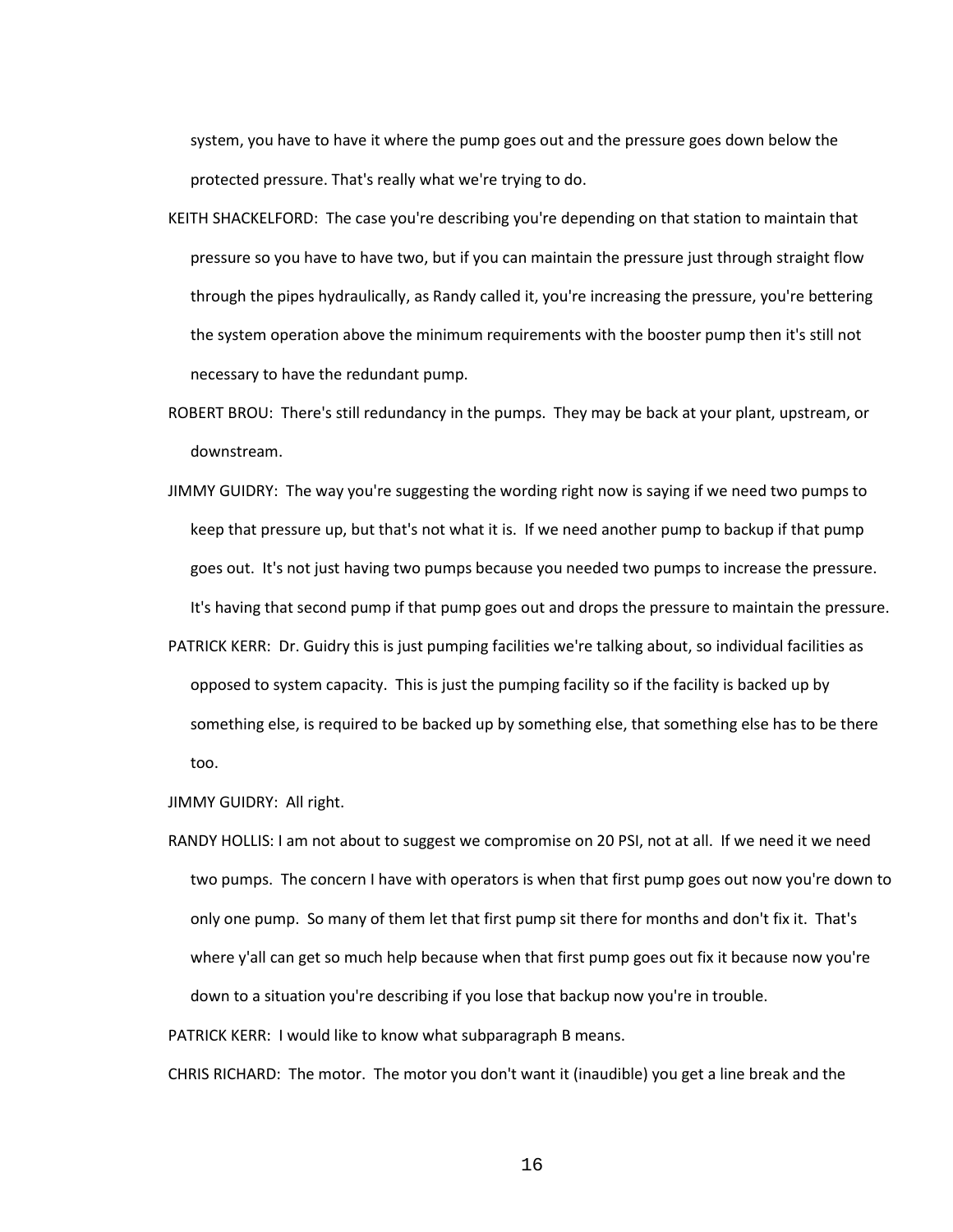motor's going to draw more and burn up your motor. It's good practice to provide horsepower to make sure your pump is not capable of drawing more horsepower than the motor can provide.

RANDY HOLLIS: I agree with Chris. It doesn't say the maximum horsepower that you could put on the pump. What it says is the maximum horsepower condition of the pump.

PATRICK KERR: So if you run it out to the end of the curb.

- RANDY HOLLIS: So if that particular (inaudible) requires 50 horsepower even though you put a 100 on the pump. The wording is okay.
- J.T. LANE: Good on B. Next comments.
- RANDY HOLLIS: Just for grammatical on 6.1.1 A where we said the station elevation to a minimum of 1 feet, make that 1 foot.
- J.T. LANE: I guess so.
- PATRICK KERR: 6.4.1 the same. I think we should just strike it.
- RANDY HOLLIS: Or after duplicate pumps when required to meet, the same language.
- J.T. LANE: 6.4.1 duplicate pumps, just strike that part?
- PATRICK KERR: And 6.4 A I think is covered in C. Says you can't go lower than zero and you can't go lower than twenty and twenty's the real limit.

CHRIS RICHARD: If you suck it off a tank.

PATRICK KERR: You're sucking air then it's below the bottom of the tank.

CHRIS RICHARD: But you don't have to have 20 PSI (inaudible).

PATRICK KERR: Okay.

ROBERT BROU: B says the pumps installed in the distribution system shall maintain inlet pressure

required in section 8.2.1. I don't have that with me, but I think 20 PSI.

CHRIS RICHARD: I'm talking about the suction of a pump which is connected to a tank does not have to

have 20 PSI. A covers the fact that it can't be below 20, can't be negative.

PATRICK KERR: But B covers it too. The last sentence covers exactly that.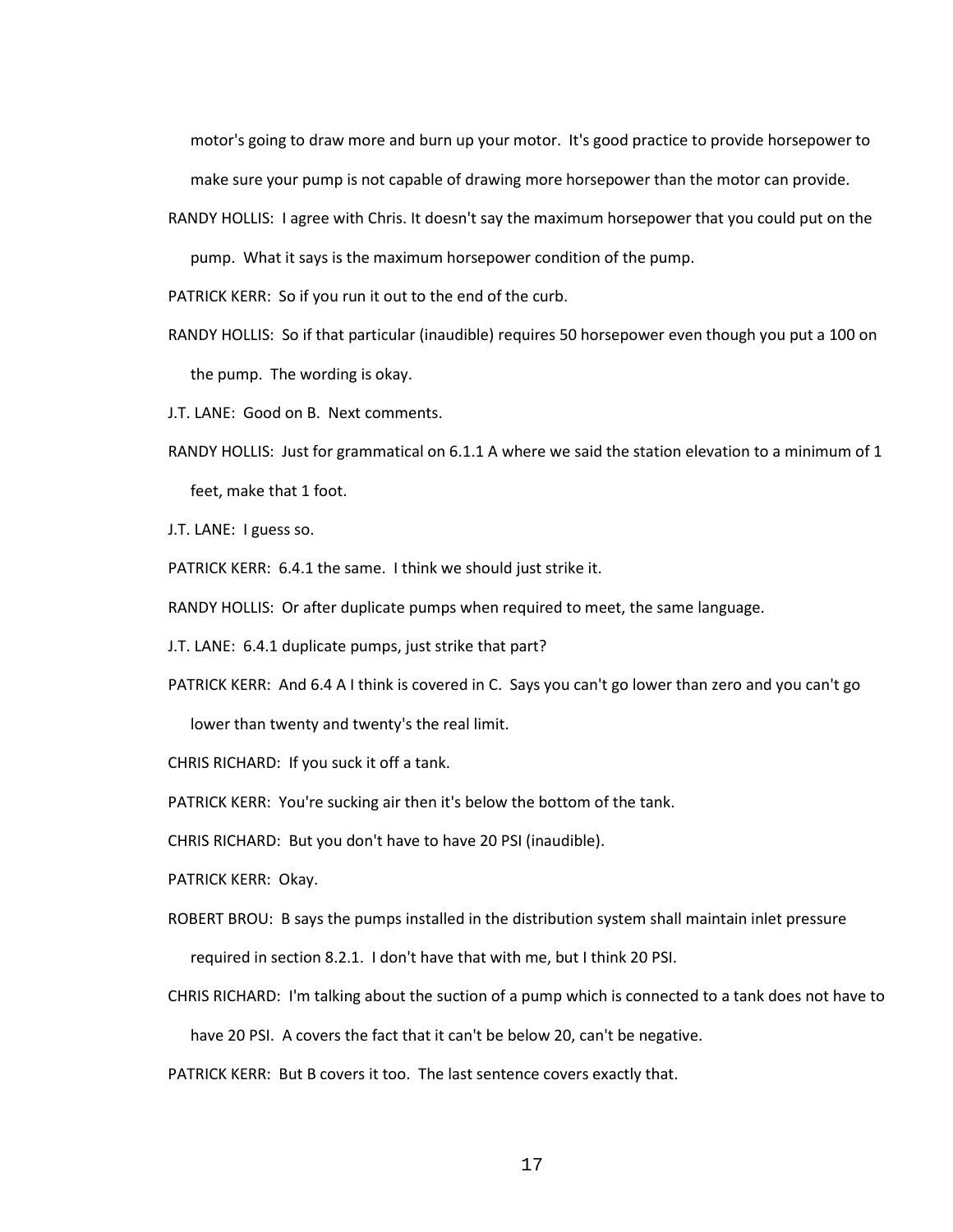ROBERT BROU: Between B and C it covers it.

- PATRICK KERR: A and B conflict each other there. Cause we allow suction and other parts, don't we? I just want to make sure we don't need to keep 50 feet of pressure on top of a pump. We do need to fix this though. There's a conflict in here, I just can't find it. Because we say you have to maintain 20 and then it says pump taking suction from the ground shall be equip with automatic shutoffs, it doesn't say they're exempt from the 20. Keep 20 pounds on a tank I need to keep the (inaudible) 50 feet tall, right?
- CHRIS RICHARD: It's inline booster pumps you have to maintain 20. It talks about inline below, but it doesn't refer to (inaudible) 20 it's for inline boosters and suction pumps would be (inaudible).

PATRICK KERR: So should we call this inline booster pumps?

CHRIS RICHARD: I think that's what they're referring to.

KEITH SHACKELFORD: Rename 6.4 inline booster pumps.

CHRIS RICHARD: B would be coming off of a ground storage tank, C would be inline pump.

RANDY HOLLIS: We've got apples and oranges in this one section.

CHRIS RICHARD: 6.4.3 is inline booster pumps if you want to move B under that?

RANDY HOLLIS: The first sentence of B, not the second sentence.

- J.T. LANE: So for 6.4 move B, the first sentence of B, to underneath 6.4.3. That would solve the issue?
- PATRICK KERR: No. We have, Randy, booster pumps that do both. I'm sure lots of systems do, where if you need more capacity you take it out of clear well, if not bypass the clear well to add water to a high service pump, for example. Is that inline booster pump or is that distribution booster station? We might need to fix this.
- RANDY HOLLIS: I think any pump that pulls from a pipeline connected to the distribution system would have an inline booster and it cannot drop below 20 PSI, but we have other pumps that pull from the storage tank and they're obviously well below 20 PSI because of the level of the tank. But I don't know of any booster tank, any booster pump we have inline drops below 20. I think if we pull the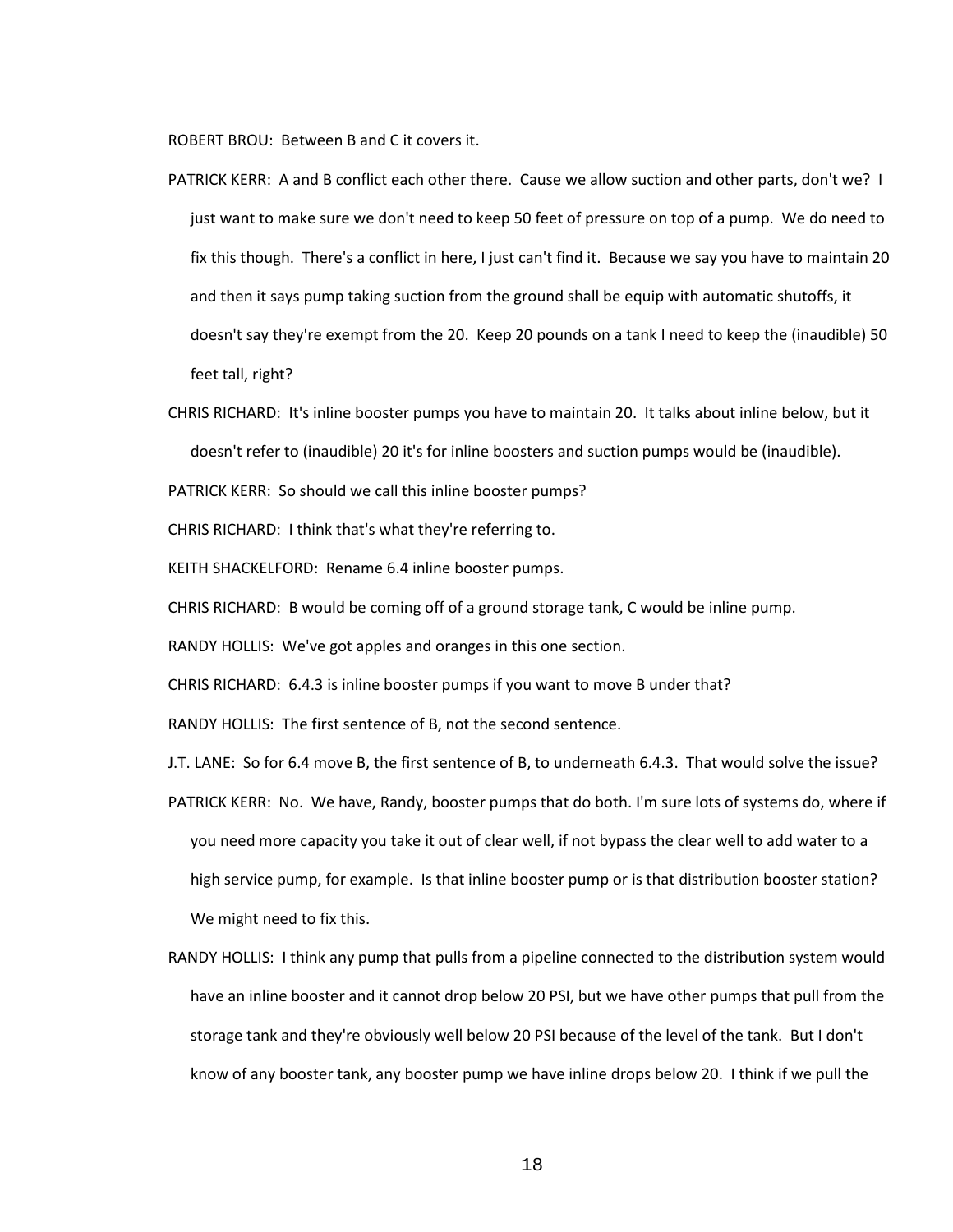first sentence B and put it under booster pumps and the first sentence of C and put it under booster pumps under inline. That will resolve two of the issues.

CHRIS RICHARD: Booster pumps is the header of the whole thing and then you have a subsection that says inline booster pump. So maybe you want to have some header that's for pulling off a tank and then have it underneath it and then have inline booster pump and what covers inline booster pumps beneath that. It's still kind of confusing if you don't have a heading for defining the first section. Cause right now it just says booster pumps.

PATRICK KERR: I think part of the problem is suction line. We need to maintain 20 PSI in the distribution

system upstream of the pump. Not anything to do with the suction line.

- ROBERT BROU: We don't have one anymore, but in the past St. Charles had a line feeding a booster pump that they had to have that low cutoff switch because it was, the concern was dropping the suction line below 20 PSI which is also a distribution line leading up to that station.
- PATRICK KERR: If we just said automatic shutoff for low pressure shall maintain at least 20 PSI in the distribution system upstream of the pump.

RANDY HOLLIS: That's the same thing. Suction line is the distribution line upstream.

PATRICK KERR: If it's not a distribution line (inaudible) it's not.

CHRIS RICHARD: If it's under inline boosters and inline booster pump by definition in my mind is on a distribution system.

RANDY HOLLIS: I believe the first sentence under inline booster pumps will resolve it.

PATRICK KERR: But we have pumps either on the tank or the distribution line. Sometimes we bypass tanks and we fill them while we're pumping to increase pressure downstream cause we have excess capacity upstream. Is that an inline?

CHRIS RICHARD: It's operating as one under that function.

PATRICK KERR: Exactly.

CHRIS RICHARD: When you do that your suction line (inaudible) under that operation.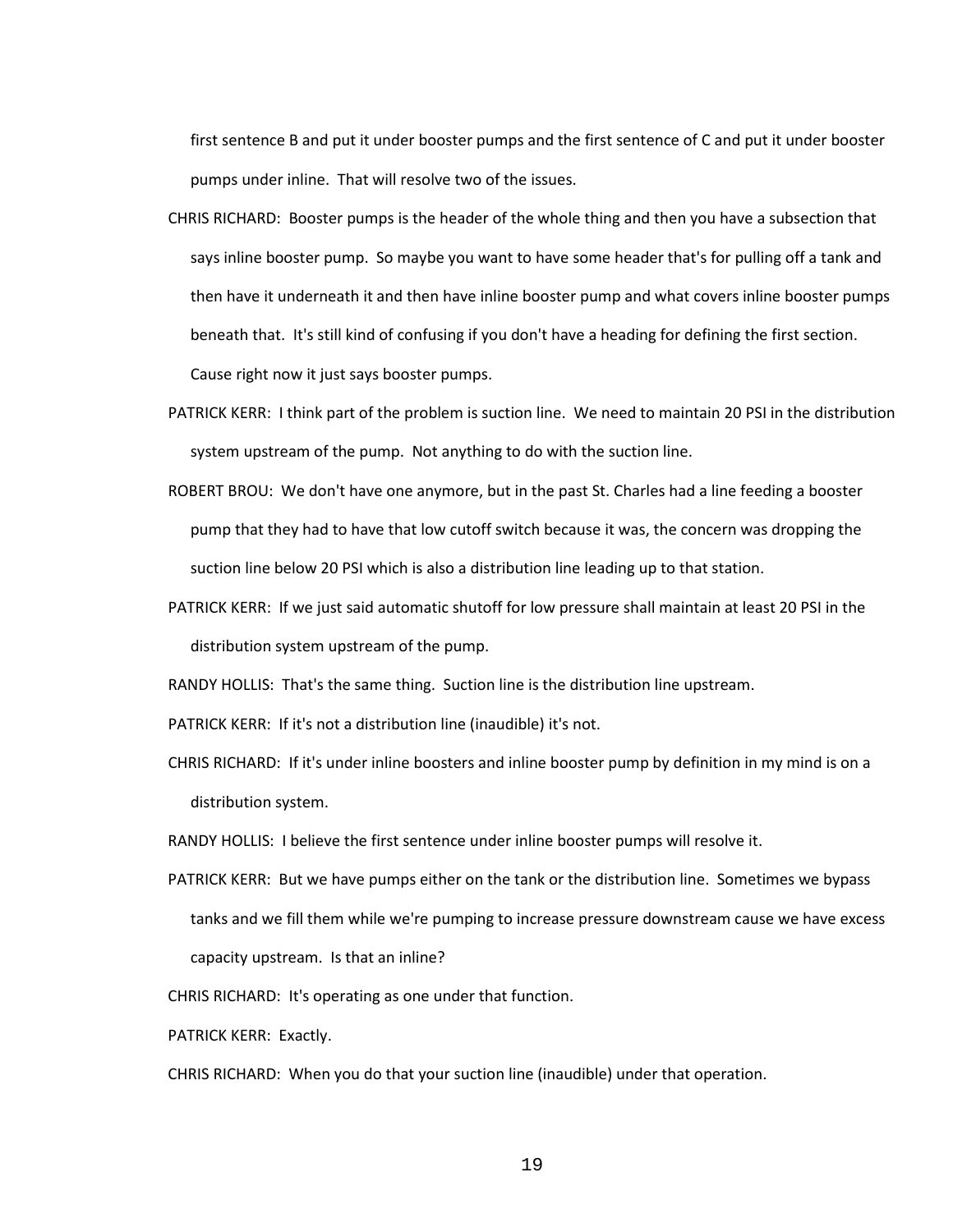- RANDY HOLLIS: I think for this instance if we take B and C the first sentence and put it under inline booster pumps that leaves the basics for the booster pumps of the negative pressure, the suction lines, and the storage tanks where it should be and put those two specific sentences where it should be under inline boosters.
- CHRIS RICHARD: And if it operates both ways both apply depending on the operation of the pump station at that time.

KEITH SHACKELFORD: Now say all that again.

- PATRICK KERR: So the first sentence of B and C goes into 6.4.3. And B and C will remain, just be the second sentence.
- CHRIS RICHARD: Can you also copy E to under 6.4.3 so the inline booster pump has a bypass also.
- J.T. LANE: 6.5. Looks good. 6.6.
- PATRICK KERR: We have to use electricity when we use hydraulics in 6.5?
- J.T. LANE: The last sentence in 6.5.
- PATRICK KERR: We use hydraulics for some of our, for example, closed by-passes, booster stations, we don't need electricity.
- RANDY HOLLIS: Under 6.5 Pat?
- PATRICK KERR: Hydraulically operated valves.
- RANDY HOLLIS: Spring-loaded hydraulically operated that close automatically without electricity. The biggest concern I had when I read through the minutes was the fact that it says that every single station shall report when the station is out of service which means, I think the discussion was last time not a red light blinking, but you actually have to have telemetry to send it to somebody at the station it no longer works. That's what I gathered out of the minutes of the last meeting. And this is for all new design, every new station. It's not a bad idea, but it will add cost to it for telemetry.
- PATRICK KERR: Locally controlled station, not remote controlled. If I put a PLC in the field it's not remotely controlled?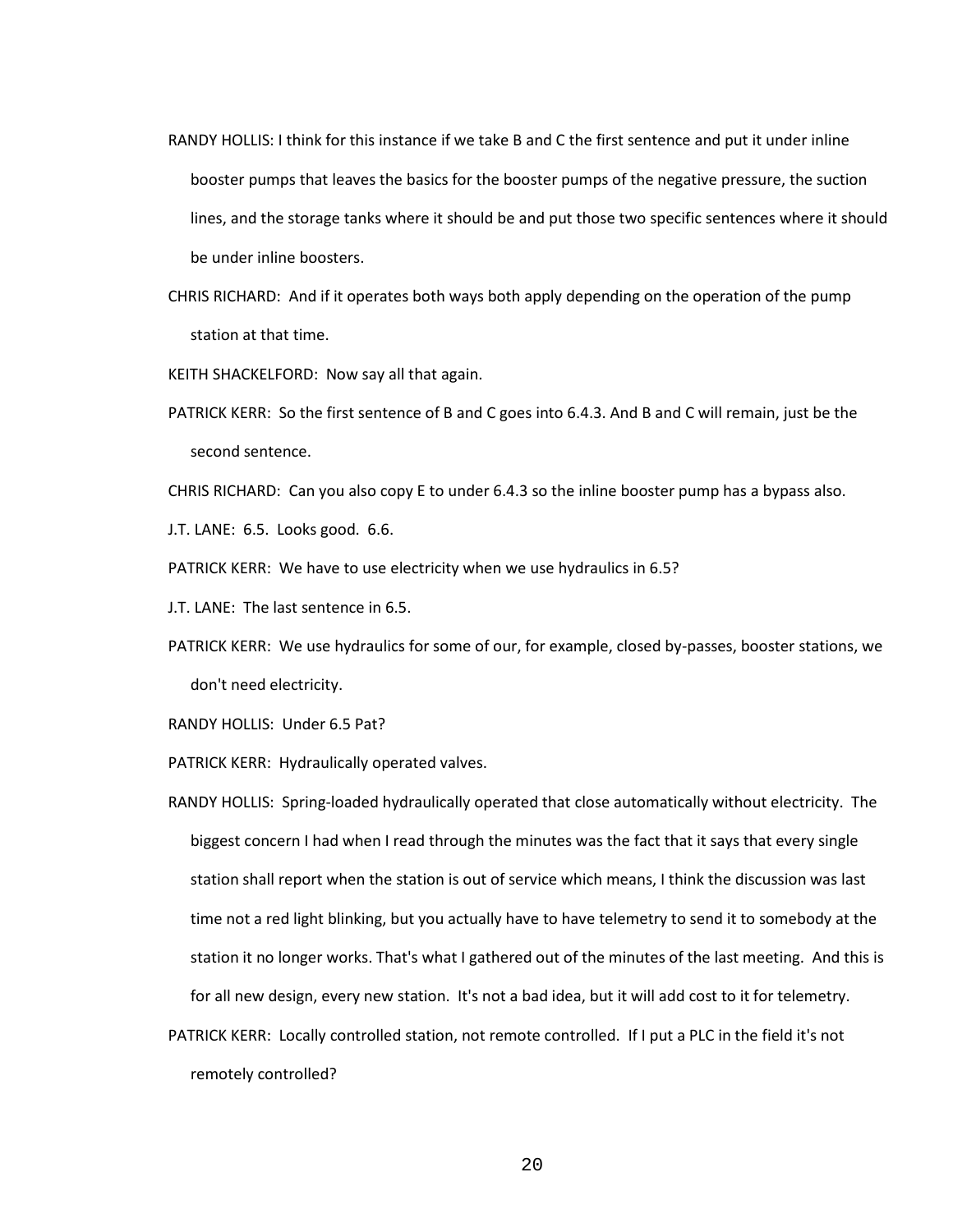- J.T. LANE: 6.6. So everyone's good with 6.6 which is the last section? Any other comments on the draft?
- RANDY HOLLIS: Sorry to regress. Under 6.2 pumping stations the very beginning of this where we have both raw and finished water pumping stations shall A be of durable construction, fire and weather resistant. No problem with that. Have underground structure waterproofed. Every pump station shall have an underground structure waterproofed. I'm reading it literally. So if you turn in a design and you don't have an underground structure, that's literal. If I've got ground storage tanks above ground I've got to put something underground so I can waterproof it?
- J.T. LANE: Just add have any underground structure waterproofed. Just add the word any, just have any. Any other comments? All right, so these are the changes I have we're going to make and work through. First one would be to add 6.2 B add the word any after have. So have any underground structure approved. 6.2.1 we're going to the definition add suction well to the end of the definition excluding groundwater tanks, intake structures, and clear wells. Is that correct? And then on 6.3 at the beginning of the first sentence where necessary to meet minimum system requirements such as pressure and water quality at least two pumping units shall be provided.
- JAKE CAUSEY: And then there was a change on the second sentence. Second sentence says with any pump out of service remaining pump or pumps shall be capable of providing the maximum, instead of the maximum pumping demand of the system, we are going to say maximum design capacity of that station.
- RANDY HOLLIS: At the beginning when you read that very first sentence two pumping units shall be provided, like to take out water quality because turning over tanks is water quality and that was one of the examples I gave. (inaudible) I don't mind for pressure, I don't want to put water quality (inaudible) duplicate pumps for integrating tanks.
- PATRICK KERR: It's not required to meet water quality if you can do it another way. In systems that produce pressure it's not going to allow me to have sufficient flow in the system. If you're running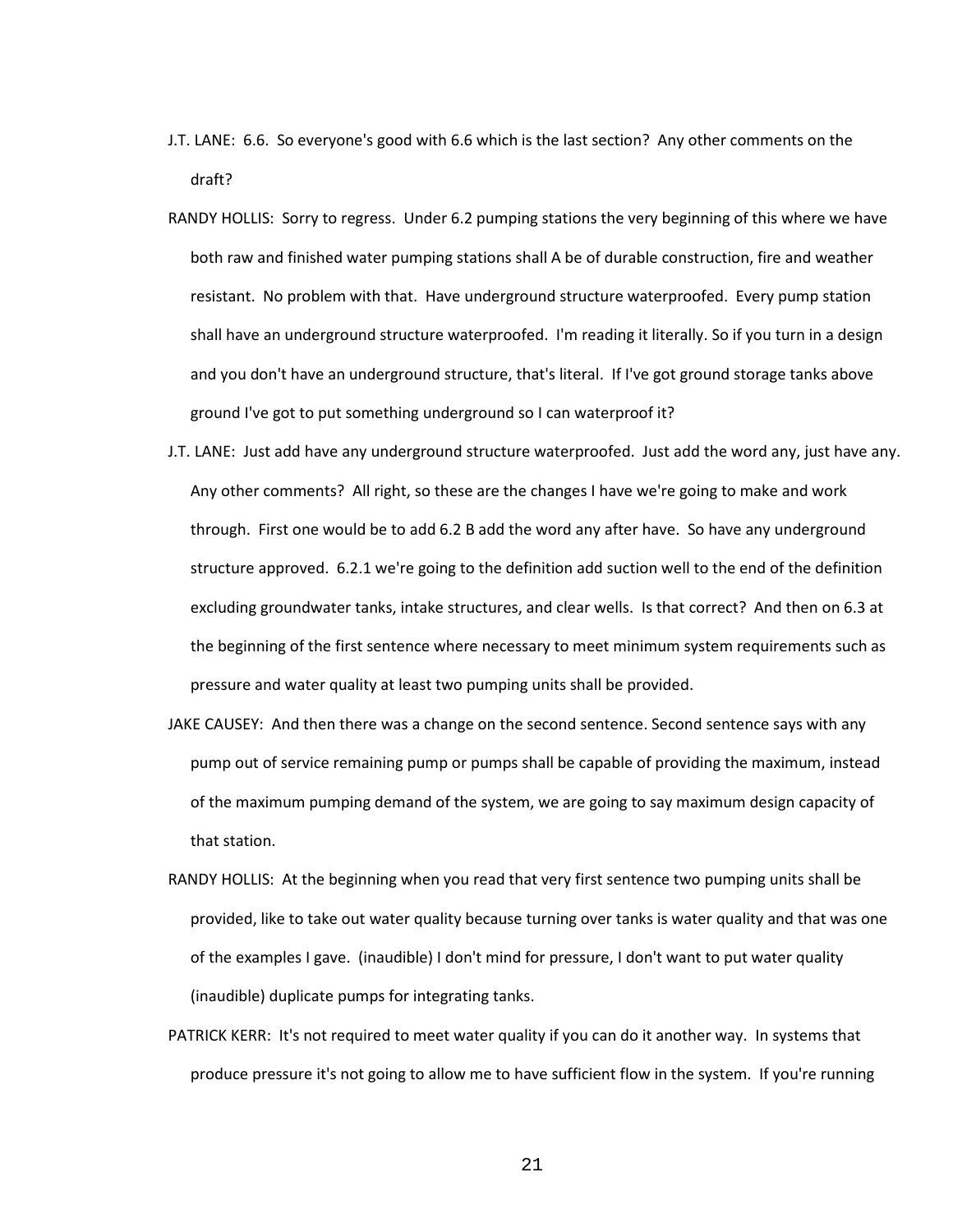the periphery at exactly .5 milligrams per liter and I reduce the pressure of the system I guarantee you you're going to drop below. A lot of demand is timed demand. People turn on the shower. It takes as long as it takes. If I know it's periphery I maintain exactly .5 and I reduce the pressure it's going to drop. That's the only thing I was thinking about water quality.

RANDY HOLLIS: Your chlorine residual is going to drop the pressure?

- PATRICK KERR: No, if I drop the pressure there won't be as much movement of water in the system and so the less water will get used and that last customer's going to end up with older water. I'm probably taking it to the extreme. If you just want to take it to 20 PSI that's fine.
- RANDY HOLLIS: On the hydraulic analysis it shows that we don't (inaudible), but water quality is going to get a whole bag of worms. It's easier to do a hydraulic analysis to show I can meet 20 without the station at all. I think that's just going to complicate the issues we're trying to resolve. Minimum system requirements.
- J.T. LANE: We got the other change in the second sentence where we will take out at the end maximum pumping demand, system meet maximum design of that station. The next set of changes was 6.4 booster pumps. Take the first sentences of B and C and move and copy E and move that under 6.4.3 inline booster pumps and leave the second sentences of B and C. Under 6.4 we're going to strike 6.4.1 entirely. And I think that was it. Did I miss anything? So what we'll do is go back, change, tweak this language. I don't know if Caryn is going to be able to edit fast enough to take a vote in this meeting. We'll add it to do a final vote next time.
- ROBERT BROU: On 6.6.6 standby power was to maintain minimum 20 PSI, but the discussion we had during the subcommittee really revolved around the same redundancy issue that if a station was critical to man that 20 PSI that should have to have backup power, but in some circumstances not having that during a power outage is not critical to your system and that way it would allow systems that have multiple pumping stations to go to their critical facilities that have backup power to those, but not necessarily at every single station and that's really not captured the way we have it worded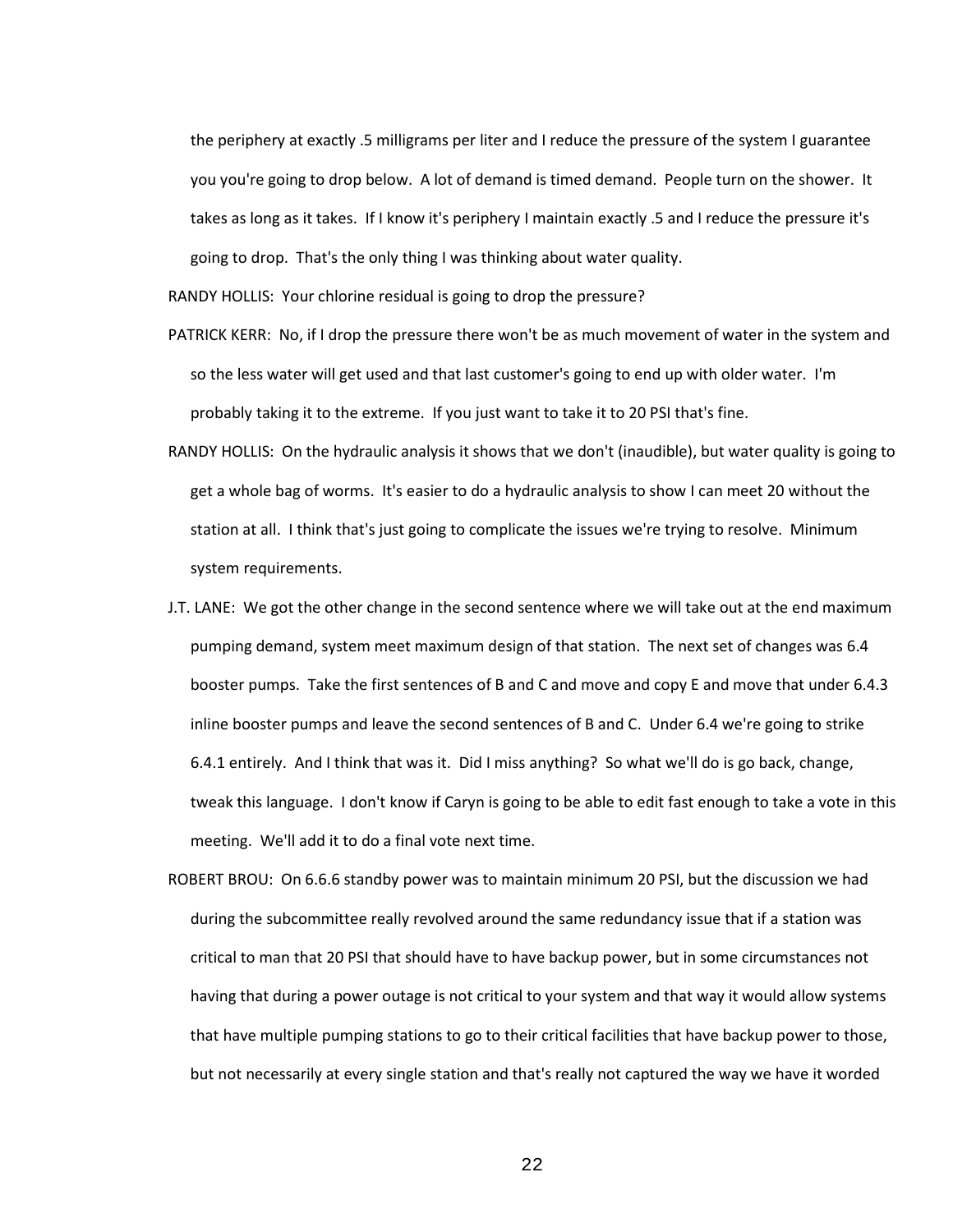currently.

PATRICK KERR: Why? Just says you have to have enough to maintain 20 PSI throughout the system.

ROBERT BROU: It still says to ensure continuous service a power supply shall be provided, standby auxiliary power. If it said in order to maintain or if necessary to maintain.

KEITH SHACKELFORD: Same language where necessary to maintain minimum system requirements.

ROBERT BROU: I don't think it captures it. Something as simple as where necessary to maintain the system pressure.

J.T. LANE: Add where necessary. We'll do that on 6.6.6.

PATRICK KERR: Say a power supply shall be provided where necessary?

- J.T. LANE: Power supply shall be provided from a standby or auxiliary source where necessary to maintain. All right, so Caryn is going to work on that for us. We'll do public comment after we do part 1. With that Keith is going to give us his subcommittee report on part 1. Y'all have a copy of that marked up in your packets. With that I'll hand it over to Keith.
- KEITH SHACKELFORD: Thank you. It's been quite some time since we originally visited this section and I don't know if we're at the point where we need the side by side comparison or comments from DHH and yourselves. There were frankly very few changes in general to the entire section. But the very first part 1.0 general beginning of that sentence for all new facility construction was a big topic of conversation. A lot of the other changes are replacing reviewing authority with state health officer. Then as far as submission of plans for maintenance and replacement of existing facilities shall not be required. That goes to operations and maintenance more than it does new design and construction. And again we, a lot of discussion and debate, the consensus was in the discussion that we would change the last sentence of 1.0 general to read document submitted for formal approval should include but not be limited to and then moving on down. And we don't get to any other substantial change until we get to part 1.2.1 L where we deleted the phrase noted on one sheet with respect to location and nature of existing waterworks structures and appurtenances affecting the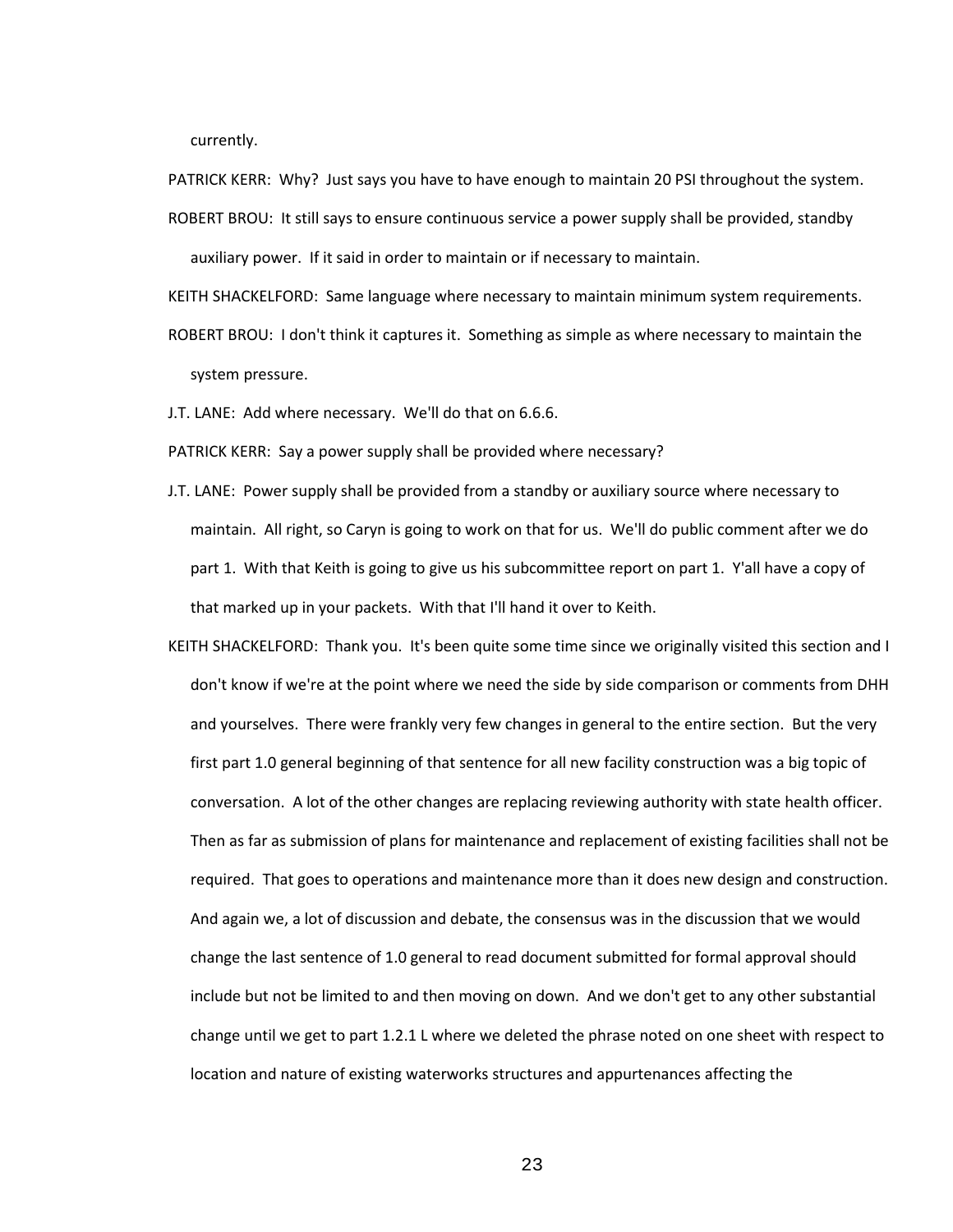improvements. The magnitude of the set of plans can be such that you just can't get all of that on one sheet. Continuing on detailed plans 1.2.2 A we added the exception, I'll read the whole thing, stream crossings, providing profiles with elevations of the stream bed and the normal and extreme high and low water levels except where submarine stream crossings are to be installed by means of directional drilling then the extreme high water level may be omitted. Continuing on down sub paragraph F in that same section the discussion was that often we don't know the exact stratification and geological layers and materials. Before the well is drilled we know generally what they are from other wells in the vicinity, so rather than put a definitive document together listing that information we changed it to read that upon completion that we submit record drawings reflecting the actual geologic formations and water levels. Moving on, section 1.3 specifications. We added the phrase to the very first part for those applicable sanitary components in the completed details technical specifications. Laboratory facilities and equipment for all new plants. Going down the design criteria, 1.4 and the introductory sentence once again added for those applicable sanitary conditions. 1.4 L add the term chemical to the feeder capacities and ranges. And the last two changes in part 1 again were changing the title of reviewing authority and then the one last item of change in order to incorporate the design summary package that we all know to fill out and submit, that in our opinion actually needed to be revised within the sanitary code itself as opposed to in the 10 state standards, or whatever that's going to be called, document. That's the report. Pretty upfront and simple unless we have some additional comments, which I'm sure we will.

J.T. LANE: Open it up.

PATRICK KERR: There's a couple things I think Dr. Guidry you're going to wear your hand out unless we put your representative in here, someone authorized to sign off on all this, or your designee. I think we need to do that. We had talked months ago about having, and I think Chris brought this up, it's done elsewhere, almost a blanket permit for certain types of projects, main extensions, things like that that really I think would reduce the load of the reviewing authority significantly. If you could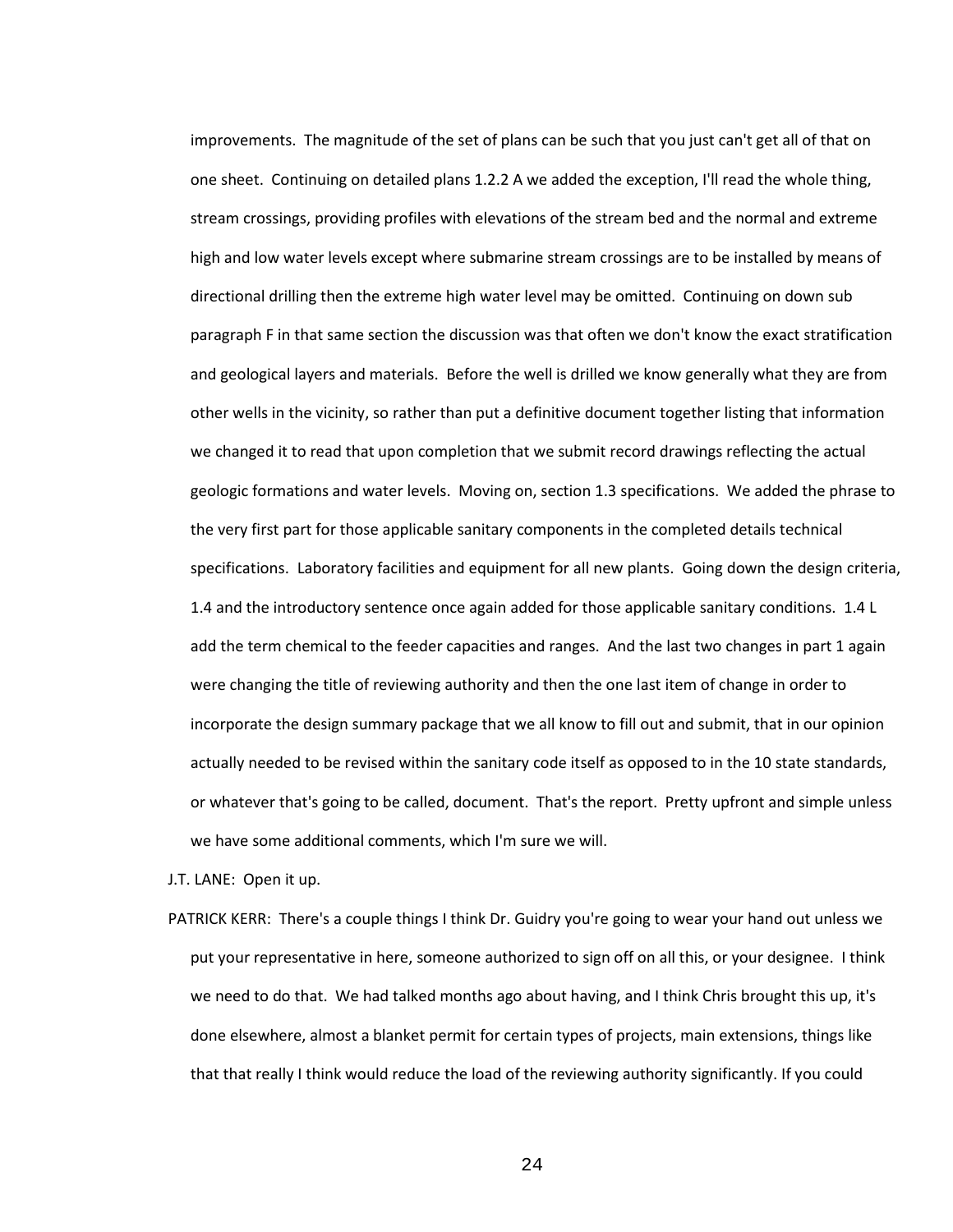certify that this project meets the requirements of a blanket permit it could be installed and then if the reviewing authority found it to be noncompliant could change it and that would be a risk you take as an owner by installing before a permit is issued. But I really think things like minor main extensions, increasing the sizes of mains where mains already exist could be very well covered with a blanket permit and we reduce your load. The other side of that though is there's still nothing in this that gives you as a reviewing authority a time limit to issue the permit. And it's something we're still having a lot of problems with. Take 90 days to get back comments on a set of plans which is still happening and then restart the clock at 90 days again. We can't take 270 days to put a project in. We need to figure out a way to address that. I'm open for suggestions. I know we've been fighting about that for a long time.

- JAKE CAUSEY: So there is a statute that requires reviewing plans within 60 days for water and sewer. That certainly does exist. So one other comment was in here talks about submission of plans for maintenance and replacement of existing facilities in kind shall not be required. So we do currently have language in the sanitary code about when a permit is required and not required. And so I guess, I think that's what this was trying to get at. I think the language that we have in the code currently is what we should stick with. Under that I think effectively the same things, meet the same criteria. I think the wording as far as changes that affect water quality, etc. I think is better worded. Effectively though in kind still meet that same criteria, not require a permit.
- PATRICK KERR: I think the sanitary code now doesn't say water quality it says hydraulic improvements, I could very well be wrong.

JAKE CAUSEY: Says quality of the water produced.

PATRICK KERR: A project that doesn't produce water, like replacing a main, if I replace it with a bigger main, a hydraulic change, the way we always interpreted it, (inaudible) but that's another thing. I think we can deal with a blanket permit. We go out and replace (inaudible) cause we're doing relocation, highway improvements, I don't know why a permit is required for that.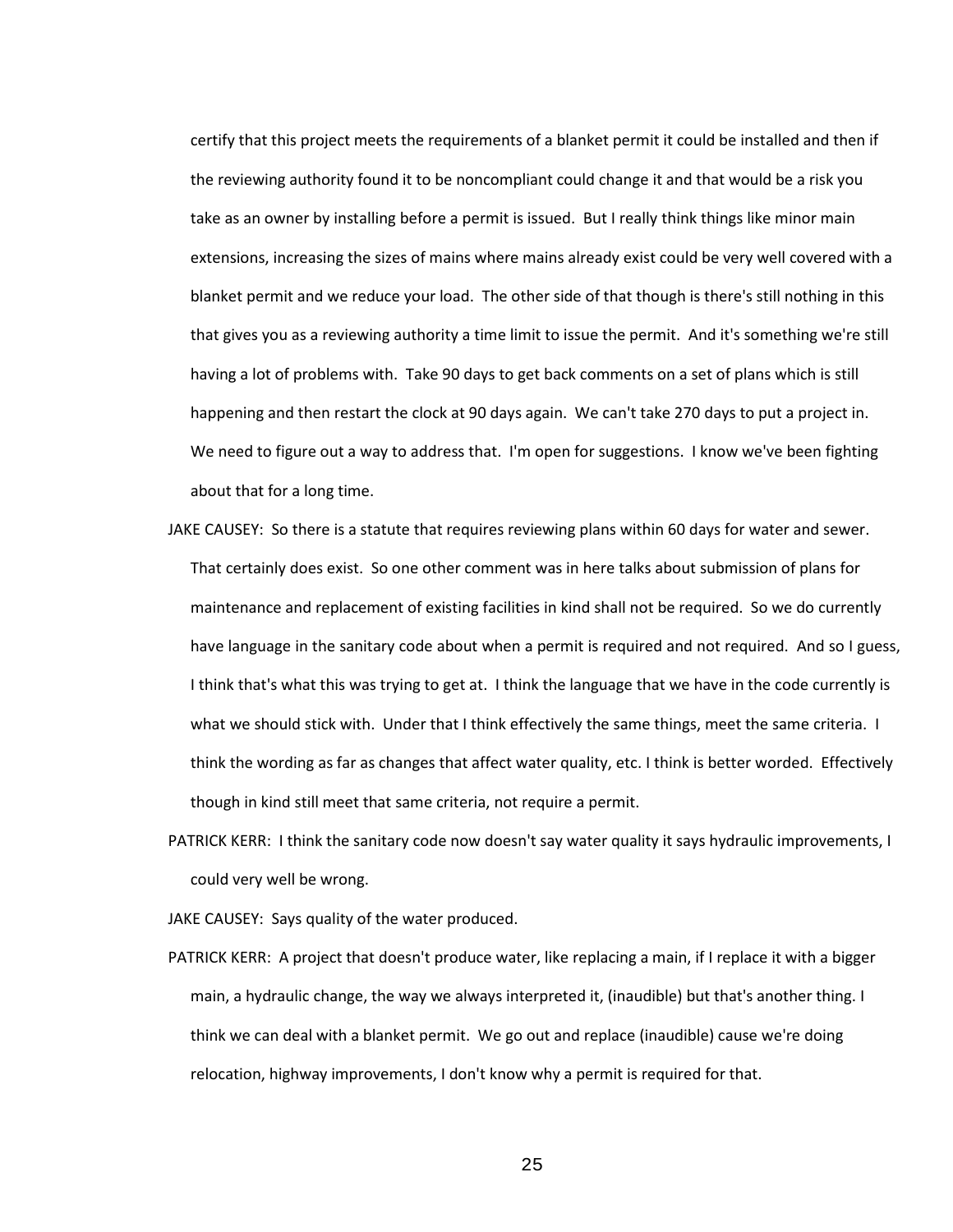- CHRIS RICHARD: The permit in Florida has certain minimum requirements that the engineer has to certify that he met. The sanitary features (inaudible) you have to check them, if you don't comply you put an X and explain why you didn't comply with whatever that provision was. And there's two places that you have to stamp to certify that on the application and the owner has to sign and we'll get the permit turned around in a week. Basically putting the responsibility on the engineer. It's his stamp, he's certifying that it's done. His responsibility to make sure.
- JAKE CAUSEY: I wasn't speaking in regard to blanket permitting. I was just speaking in regard to the revision in here, but what it says is no public water supply shall be here after constructed, operated, or modified to the extent that the capacity, hydraulic condition, treatment processes or the quality of finished water is affected without an exception in accordance with a permit. Blanket permitting is a whole different complication.
- J.T. LANE: With regards to your comments about the review time there has been a budget reduction obviously in the last couple of years, but what we are doing though is trying to consolidate. We currently operate with 22 different IT systems within environmental health alone and so we are consolidating them into one and overhauling that entirely. We do expect there will be efficiency gained by the staff not having to work through so many different systems. I think that's the first step we are taking. We are looking as we have retirements in certain areas where we don't need additional sanitarians. We need additional engineers for plan review. We are switching resources to that. We have seen and noted the impact of the cuts that there would be delays. And so we've been trying to mitigate that as time has passed in terms of staffing. With the digital health department which we just got approved, the name of the program is digital health department. Totally focused on environmental health. Everything from water system work to restaurant work, everything in one place from an environmental health standpoint. A significant step forward to do away with a lot of these legacy systems that are going to make us more efficient and save money too. I wanted y'all to know that is in progress. We just got approval last week to move forward in the implementation of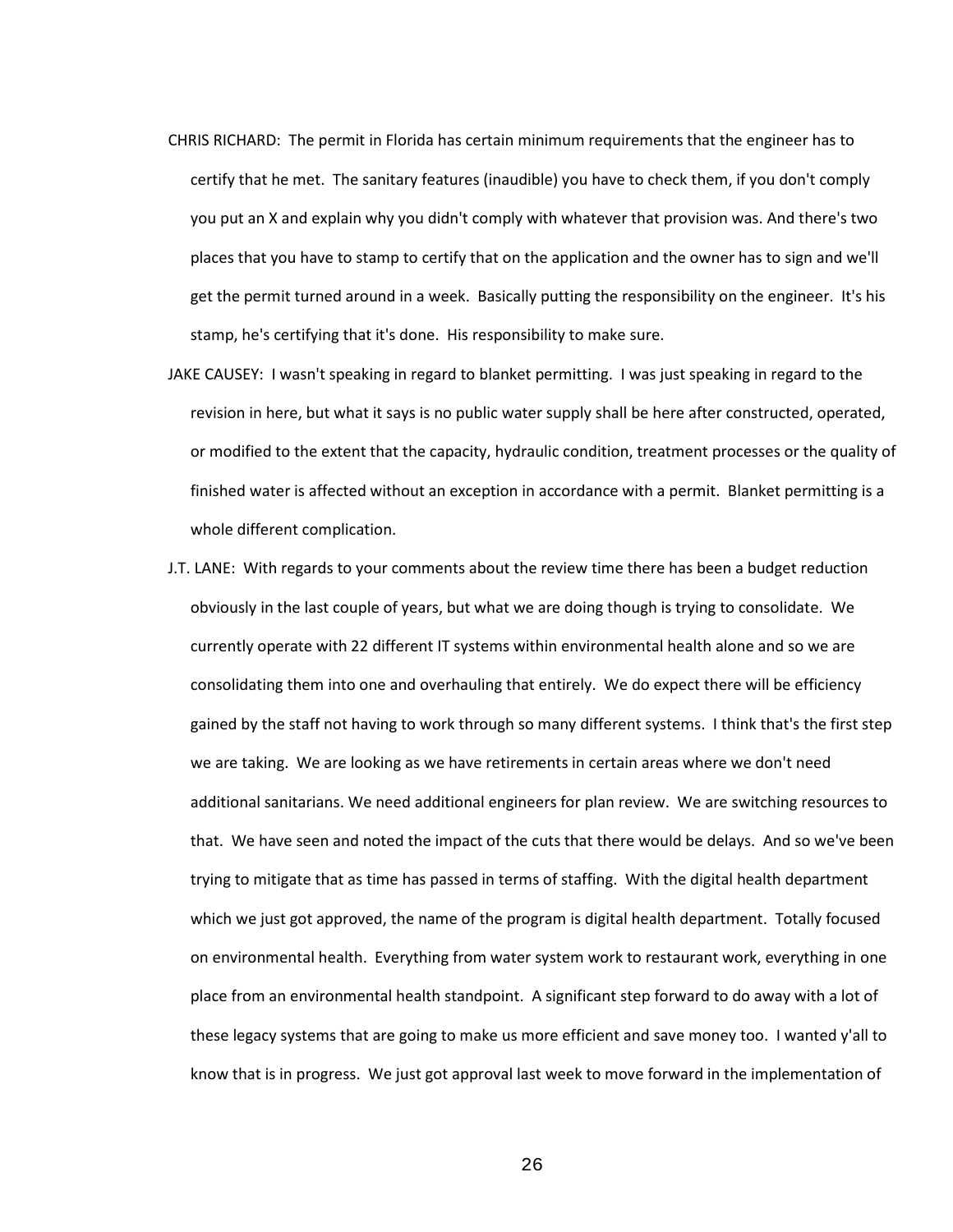that. Working through the final timeline for that and it should be done before the end of the year, the calendar year.

- PATRICK KERR: I guess the question is would the department entertain language, if Chris I can volunteer you, that would establish in this part expedite handling of common facility improvements. We don't need to call it a blanket permit, but certain projects I think should have expedited handling. A short form permit process.
- ROBERT BROU: Restricted to distribution system improvements, nothing to do with water capacity, water quality, pretty basic stuff.
- PATRICK KERR: The other thing I'd like to put in here is some teeth about removing equipment once it's permitted. I think things like iron manganese removal systems once they're permitted should be operated and not move. But we need to put some teeth in that. I can't imagine anyone would ever do it.

JAKE CAUSEY: Not a water quality issue, right?

- ROBERT BROU: What about his comment about every place we put reviewing authority replace the word state health officer?
- JAKE CAUSEY: I think the state health officer is defined as a definition in the code. It says certain cases (inaudible) and in some cases designee so that's following the theme throughout the sanitary code.
- J.T. LANE: Typically what happens from a workflow standpoint is that if there is any appeals or response to letters that may get disapproval or changes requested, that sort of thing, anything that gets to that point elevates through the initial review and stuff like that as long as, anything between the system engineers and engineering staff typically doesn't elevate to us. It's only when there are requests for variances and what not that come through us.

PATRICK KERR: I guess we can go over this next time for real, this is the first we've seen it, right?

J.T. LANE: Yeah, we'll review the changes requested plus what you've outlined and then provide a side by side, but if there's anything else we have an hour and a half.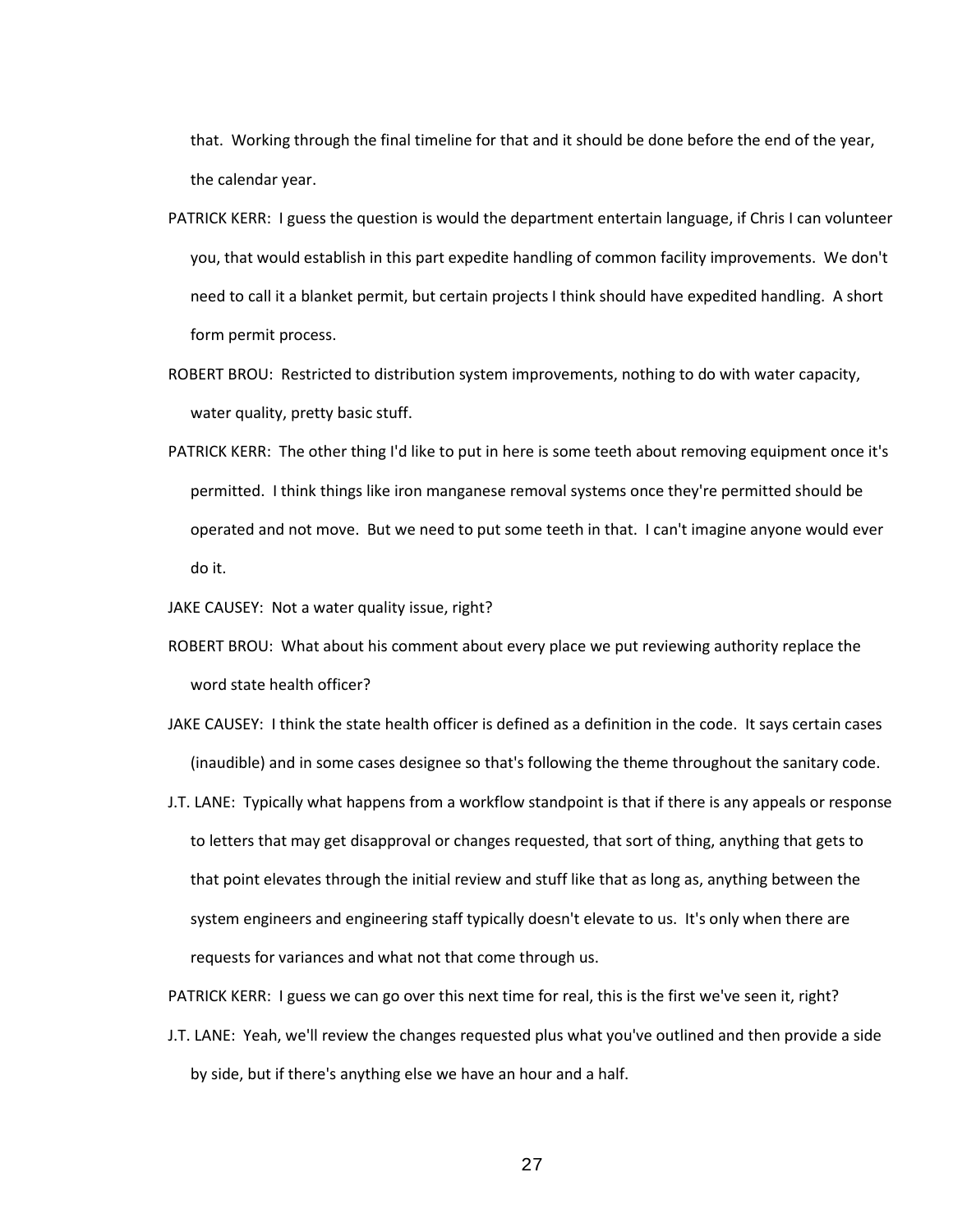- PATRICK KERR: 1.2.2 G. I'm thinking about the Elk River in West Virginia. I don't think you can put the responsibility on the water system to find all existing and potential sources of contamination. I think we might have to report known locations, but that's part of the litigation that's going on up there that the water system didn't know what was being stored and the facility wouldn't tell them, they had no power to find out. If you would just say location of all known existing and potential sources. The other question is laboratory facilities and equipment. I know we fought about this months ago for all new plants. EPA considered each pumping station like we own to be a plant. UCMR or other rules, each individual pumping station is a plant. We don't have laboratory facilities in each of our plants, don't intend to put them in the new ones, so I think we need to do some work on that. 1.3 B. May be laboratory facilities which are required based on newly installed treatment techniques or whatever shall be provided. We contract a lot of our laboratory analysis and this would require that we, I don't know what purpose it serves. We got to report what we need to report and if we don't we're going to get hammered.
- RANDY HOLLIS: You can't simply insert the word treatment before plants because we're adding chlorine, we're adding ammonia and that's considered treatment. So the word treatment doesn't solve that.
- CHRIS RICHARD: Contract it out you don't have it onsite anyway. You're meeting the requirements, but not providing a lab onsite.
- PATRICK KERR: Is there a reason that y'all would like that language to stay?
- JAKE CAUSEY: There is an approved lab requirement as well from EPA as well as us. So what we can do is we can look at this and see how that lines up with the approved lab stuff and bring it back and make sure it all meshes together. We agree, you don't need a lab at each pumping station.
- GREG GORDON: There's another part you already did that, you can probably just use that language. I don't remember where it says something about where you can use approved labs.

JAKE CAUSEY: Noted, we'll try to clean it up.

PATRICK KERR: And then 1.6 the last paragraph, we fought about this a lot months ago. This is the do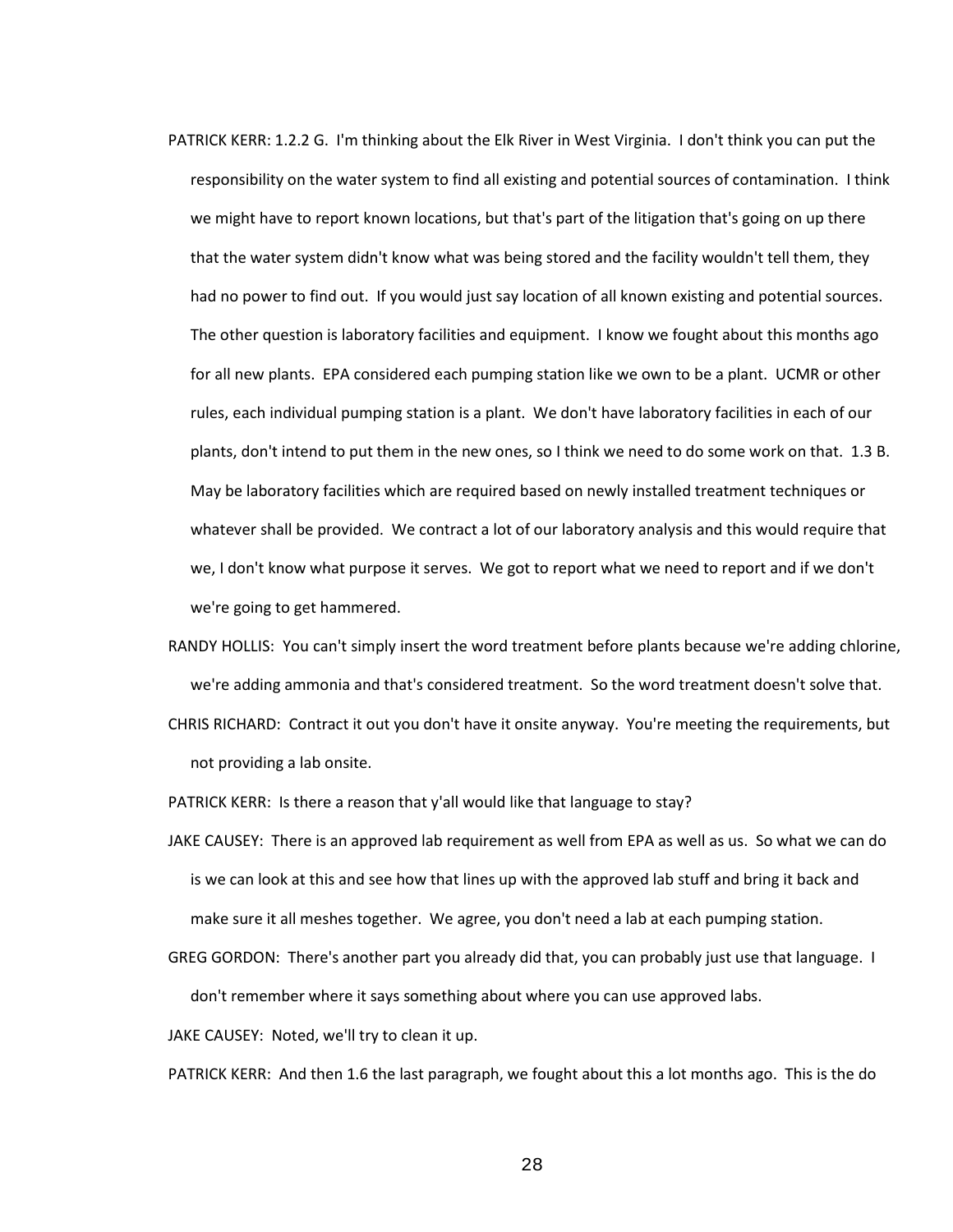whatever you want paragraph for the state health officer. The etc. bothers me. Anyway, we need to do some work on that.

J.T. LANE: Can you give us some general principles that we can start with right now?

- PATRICK KERR: I think you all need to tell us what we might need other than what's in here. I think the argument that was made months ago was that we're spelling out everything that the health officer requires for submittal of plans and then at the very end we say and anything else we might ask you for, why are we doing the work? We need to figure out what you need and do away with 1.5 or if you need to add something in this committee, which is a standing committee, you should add it.
- JAKE CAUSEY: And I'll say I don't believe that any of us here today can foresee on every possible project that we may review the next 10 years every single piece of information that would be needed. I think that's unreasonable.
- CHRIS RICHARD: But you can request it without putting it in the code. And the other problem, for instance, proprietary technical information or we've had requests for pump curves. We don't have a pump curve till we have a pump. You're bidding it and have requirements once we have a contractor through the public bid law you select a contractor, he submits it, then you have a pump curve. That's long after plans have been approved. So you can't provide certain things at plan submission. Technical data, I may have three clarifying manufacturers approved. I want to clarify; I don't know who it's going to be yet. I can't submit that technical information till after I have a contractor.
- JIMMY GUIDRY: What it sounds like to me is there's things we have to have to make decisions and whether this language is here or not it doesn't matter. You're not going to get your permit without us getting what we need. So what it really boils down to is we need to have a process that if you can't provide it, or a logical reason why it doesn't make sense, we ought to have a discussion of why we're asking for it. If you can't provide it, why are we demanding it? There ought to be a way to say okay it's delaying our project because you're asking for something I can't provide. I think the whole intent is to make sure we don't delay the process because it's too expensive to be sitting there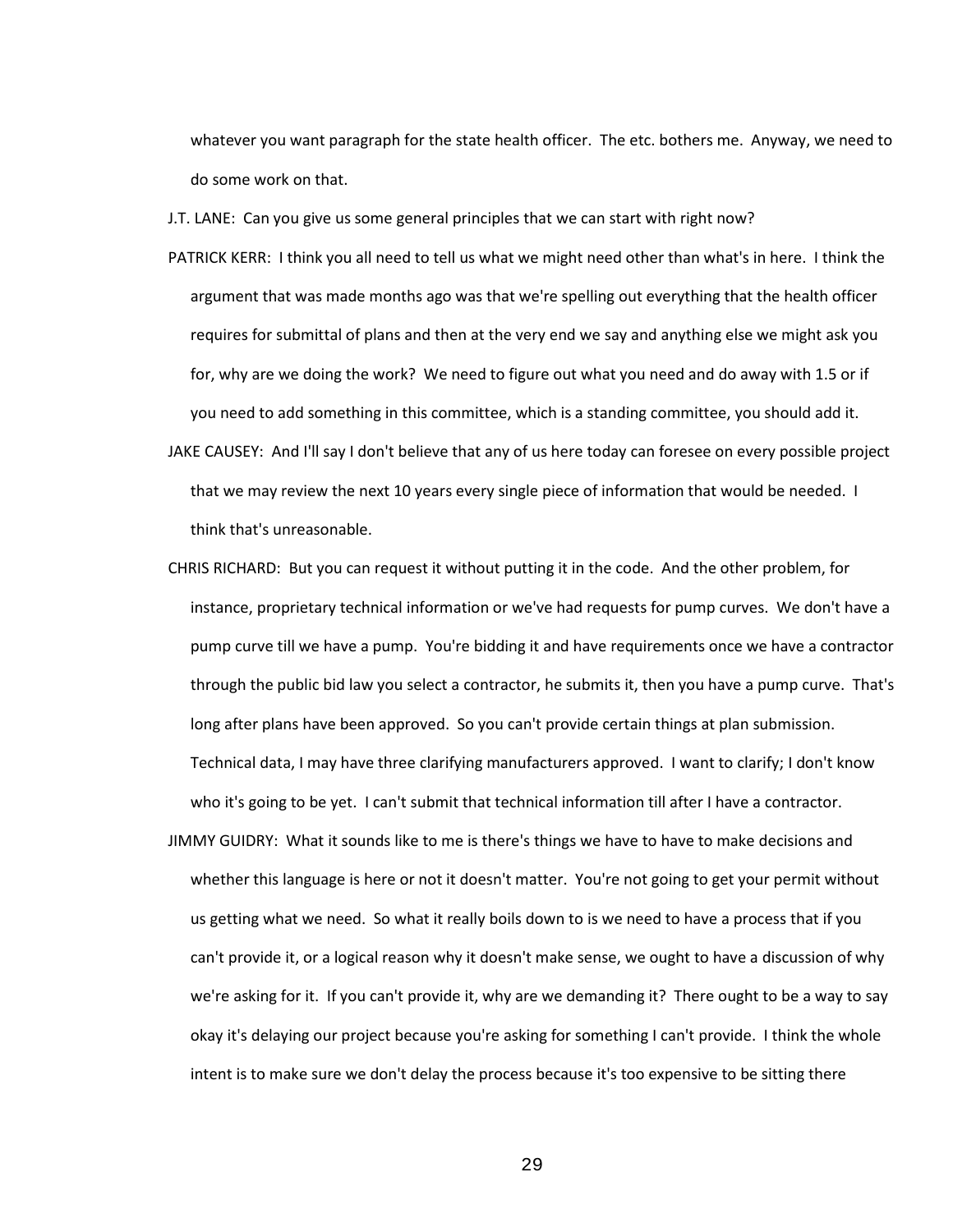waiting on a delay because we don't have, because we disagree, because you're not doing it the same way. We need to have a process on how do we address those things which are delaying a project. If we have 60 days to give a permit many times we send it back, we don't get information, we don't hear anything and all of a sudden somebody turns the heat up and it's like oh, it's urgent. And six months went by and it wasn't anything we sat on, somebody didn't give us what we needed. And then they might come back and say well we don't have what you need. Well we should address that six months ago. There needs to be a quick process when something's not approved, where somebody's disagreeing with what they're asked for that we have a discussion. Or Jake tell me if I'm wrong, I think that's where we get a lot of hang up. We hear about it months later. Somebody didn't turn something in, or didn't know what they needed to turn in, or they didn't agree that they needed to turn it in. I understand why there would be a lot of grief because it's money being wasted while we're waiting. I don't want to drag it on. I want to expedite it. I want to make sure it happens appropriately, but again I think it's a process we all have in place.

PATRICK KERR: Dr. Guidry, that might bring up the issue there's no real appeal process. If we reach an impasse I don't know how it gets resolved, but the real issue I'm trying to raise on this 1.6 is there's a process to change rules in the administrative procedures act and I think we should go through that process if we want to change the rules and adding to the requirements is a change to the rules. So we need to make sure the submission of plan requirements are beefy enough to cover us and not have something in there that says and anything else that the reviewing engineer may ask for. We give you everything you asked for. If I'm doing something that's never been done before in the state you may have to provide additional information, but I mean even exactly why do you need, the examples there that are used in here, copies of deeds, and copies of contracts, I can see contracts. Why do I need to prove to the reviewing officer that I own the land. I might be leasing it. Why do you care? If I don't control it and somebody sues me I lose the facility. I guess my point is we're kind of by-passing the EPA by saying and you can do anything else you want to cause there is a provision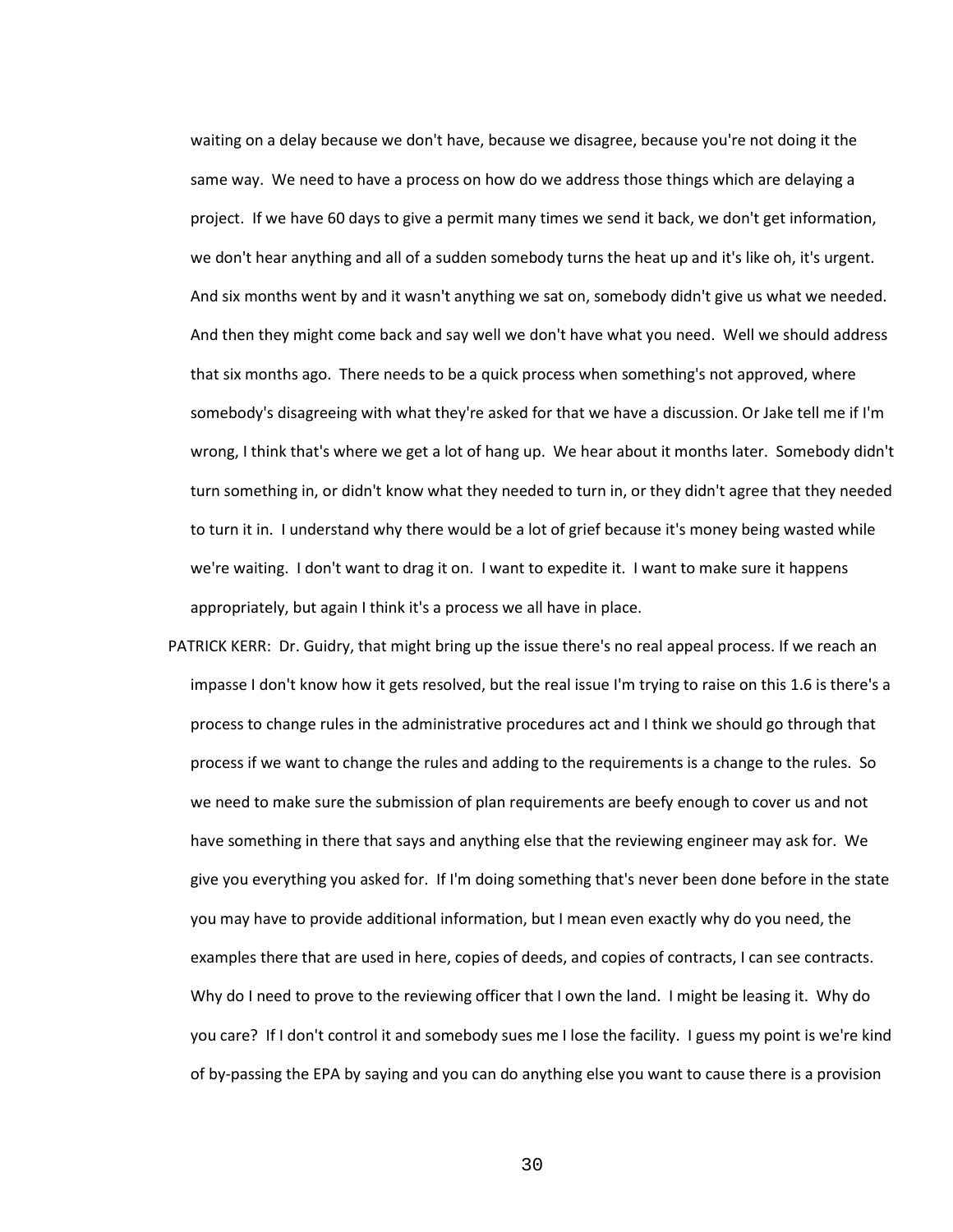in the sanitary code that says if there's an acute issue you can deal with it immediately. This is more like routine submittal of plans and somebody asks for something we've never done before.

- JIMMY GUIDRY: What I see with regulations and policy when you do rule-making that's a month, that takes months to happen unless you do emergency rule. If you have anything new that you want to weigh in or change the rules that is not a good process, in my opinion, to address health. Literally what you're asking for is to be clearer on what it is we're looking for and to have a list of what we're looking for. And there are some things that we don't think of that's probably a pretty long list if we have to think about every possibility. I think that's where the issue comes in. That list is not something that we can exhaust. I think we can do a better job of having a checklist, I think what we're asking for. I think we should do a better job saying this is what we look for, and may be a better job of why we look, maybe we need to explain. Jake, you're going to have to tell me, I think that's an issue for people.
- J.T. LANE: Maybe what we can do is do a review of maybe (inaudible) of plan review and see what additional information we have asked for historically so we can provide a better list.
- JAKE CAUSEY: I can certainly think of situations where, for example, copy of a deed. Didn't ask for it, but we should have. We were told they owned it, but at the end of the day may be they thought they did too. I don't see that as something we would necessarily routinely ask for, but frankly dealing with some systems and circumstances we've had I certainly would intend to on future projects in some of those developments. Proprietary technical data, yeah especially we've got manufactures and chemicals wanting to try some latest greatest product all the time, but it's proprietary. Those things come up. We have lots of new technologies trying to be applied in the drinking water industry that you're not just really going to be able to wholesale cover. But I think on a routine basis we can definitely provide a good summary checklist or something that would be excellent. But certainly there are going to be differences that come up all the time where we're going to need additional information. It's just what happens. You shouldn't be submitting plans by any stretch and every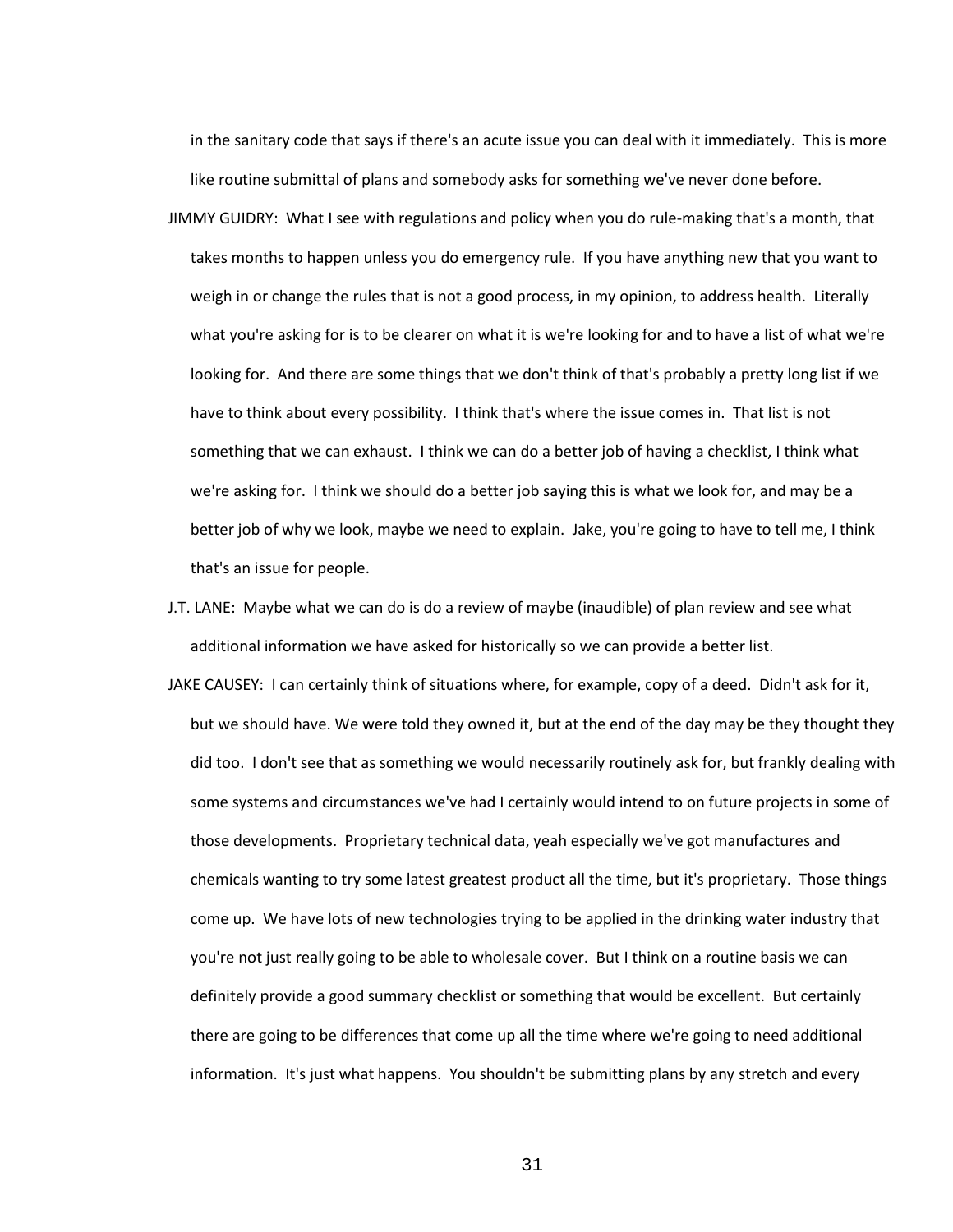project you get requests for something different. If it is a lot of different requirements or something like that on every project, then that's obviously a problem we need to straighten out. The routine should be the routine.

- JIMMY GUIDRY: I had the experience when we do contracts there are contract rules written in law that people that review the contracts and no matter how many times I do it and they tell me this is what you need, check this list, check this list, every time I sit with them they think of something to add. And it's so frustrating because well we didn't add it six months ago, why are you adding it now. Well they went back and read it and realized they should have been asking for it. There's a lot of reasons that if we keep moving that dial, but it can't be a moving target. Man, I share your frustration. It's got to be more obvious what you're looking for and why you're looking for it and their exceptions. And those shouldn't be so many that every time you do a plan it's another exception. That's got to be frustrating. You think you crossed all your T's, dotted all your I's you turn it in and you're ready to roll and it gets pushed back and you don't even know why.
- CHRIS RICHARD: One thing may be more of a procedural thing I guess that would be useful, and some of the districts do it, rather than send a letter saying your plans aren't approved because I need this, this, and this. Put it in the mail, I got to get it in the mail, go through the office, and I got to redo it and submit it. Call, pick up the phone, ask the question, email me. I will get it to you within five minutes so you can complete your review without having to put it aside and start over. When you work with the districts that do that you get your plan reviews like that. And the ones that do that it does go faster.
- GREG GORDON: I just think with this you don't want to get into ROTD which is rule of the day kind of situation. Unless you want to put in order to expedite a permit.
- JIMMY GUIDRY: If you want to eliminate that section to make you feel better, it's fine. You're still just going to get your permit when we get what we need. I'm okay without stating it. I'll tell you every state employee, this is really interesting, in their job description at the very end in the print says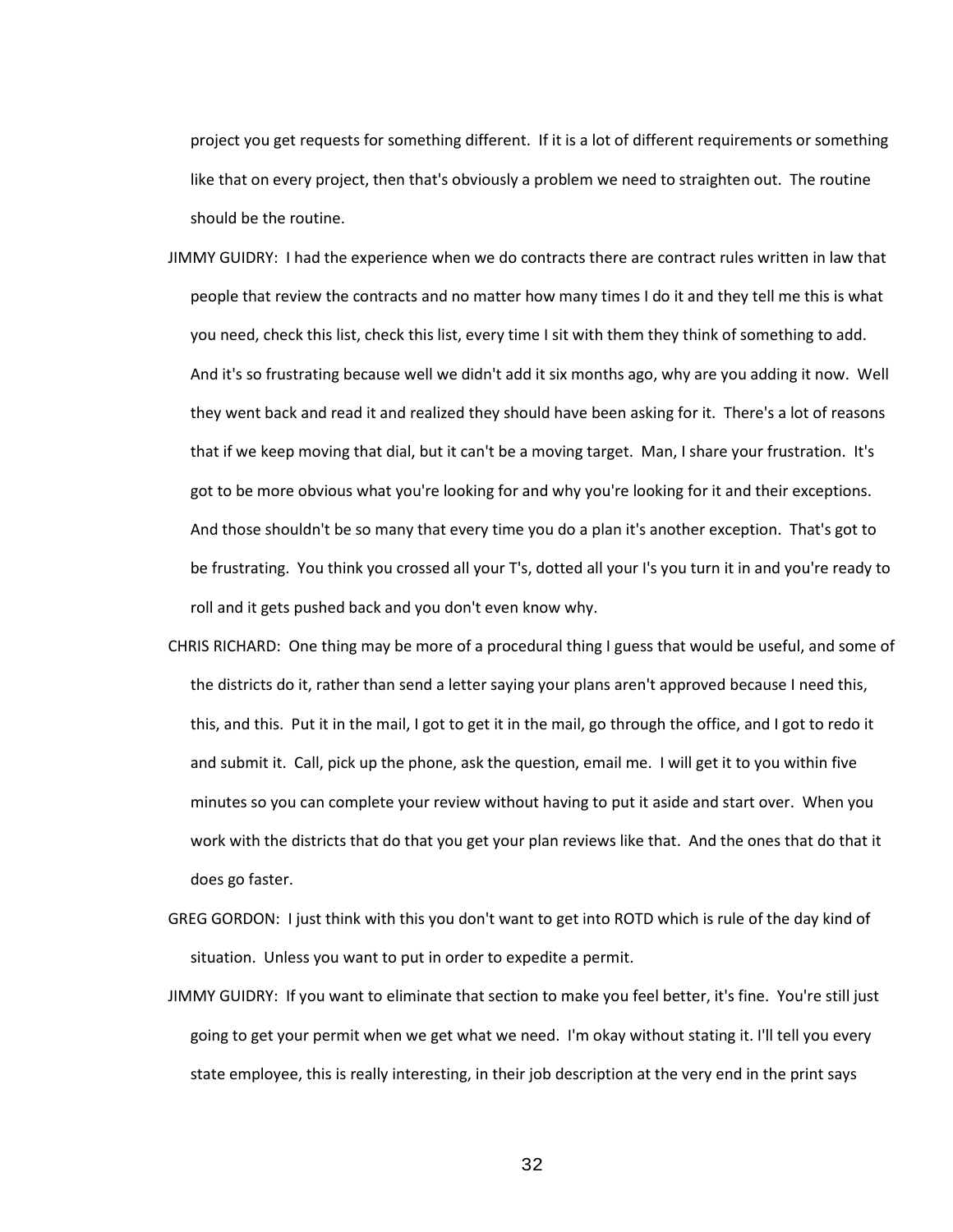whatever's needed by your supervisor. And it's not clear what that could be. It might be showing up at a shelter taking care of patients, it's never clear. It allows you the flexibility to take care of things. If you don't want it there, you don't like that flexibility I still think we're going to have to have certain data to give a permit. I think we need to make that easier and clearer. I understand you're frustrated.

SIDNEY BECNEL: Not to beat a dead horse, but today in two spots we put when necessary you either need two pumps at a pump station or you need backup power supply to maintain 20 PSI, but if it's a brand new system how would the plan reviewer know when necessary?

- PATRICK KERR: Hydraulic calculation.
- SIDNEY BECNEL: Right, but that section you want to amend it talks about hydraulic head, I don't know if that's the right word or not, but we need that.

PATRICK KERR: I agree, that should be in the plan submittal as a necessary calculation.

SIDNEY BECNEL: But if they didn't submit it?

PATRICK KERR: Then they have an incomplete set of plans.

SIDNEY BECNEL: Would it be a contest between the state and that engineer?

PATRICK KERR: Unfortunately it happens to us all the time. Usually not your fault. It doesn't happen all

the time. But yeah, incomplete just like if we didn't specify the limits of our treatment pumps.

J.T. LANE: Any other comments on the work that Keith presented?

PATRICK KERR: I guess I didn't hear an answer. Would you guys entertain putting that checklist type for

distribution improvements permits in this?

J.T. LANE: The Florida example.

PATRICK KERR: Right. Would the department entertain that?

J.T. LANE: Sure, we absolutely should.

JIMMY GUIDRY: Anything that makes our lives easier. I have to be honest, not anything against engineers, there's always bad apples. People that just don't do what they should. They put their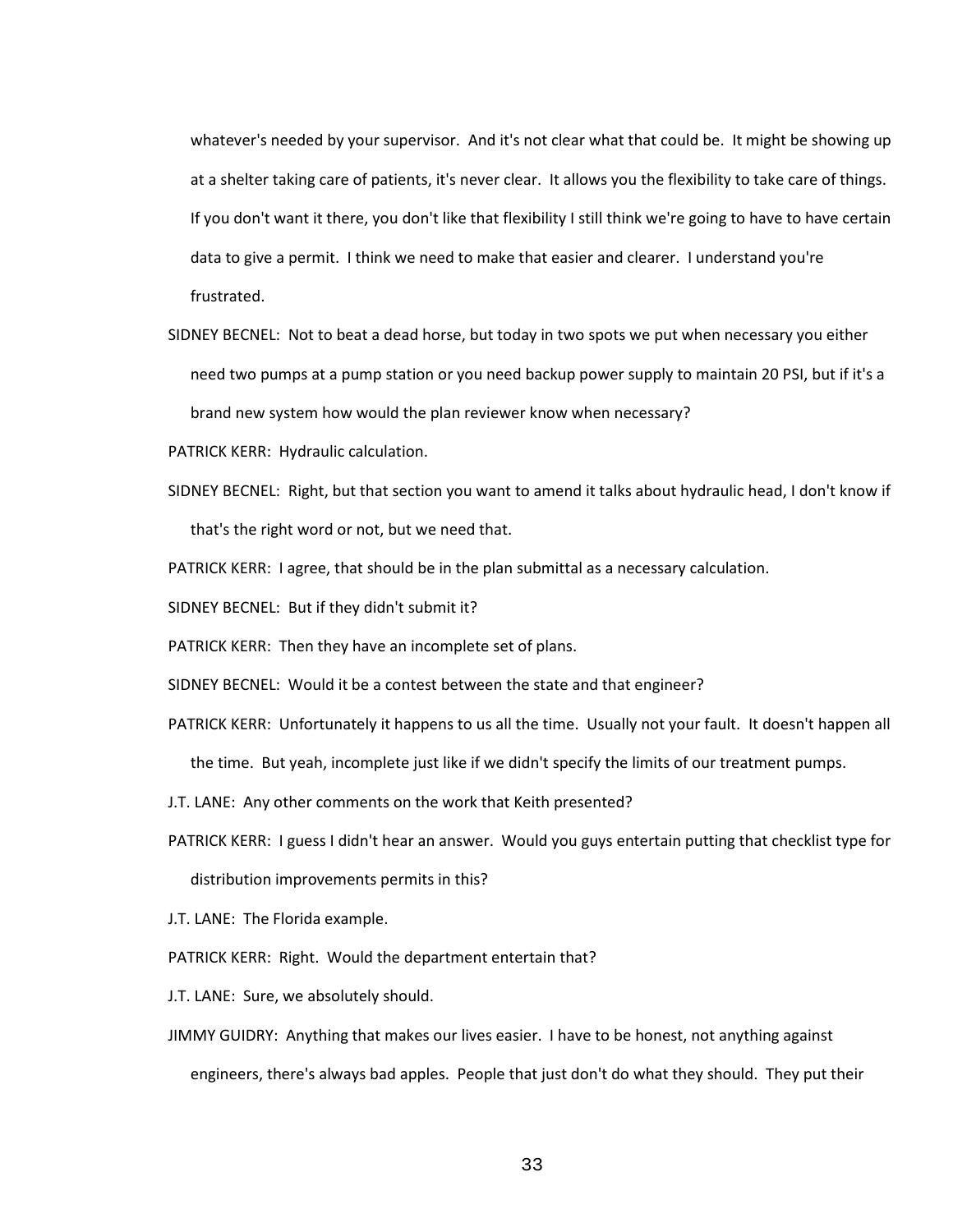stamp on it doesn't mean they are doing what they should.

- CHRIS RICHARD: There's remedies for that. And along those lines I would also change where it says about the engineer it says somewhere about the applicable in the state under 1.2.1 has to be a Louisiana engineer. I would specify that on I, 1.2.1 says requirements of the individual state.
- JIMMY GUIDRY: And I have a question on this whole section, and Keith may be, by stating at the very beginning for all new facility construction. Does that mean that submission of plans only applies to new facilities?
- CHRIS RICHARD: Could be a waterline the way I read it. Anything that's new you have to submit plans for.

JIMMY GUIDRY: So it's facilities or new construction?

- PATRICK KERR: We're saying anything, improvements to the facility, a new waterline, new pump.
- JIMMY GUIDRY: I'm just curious if that language let's these people believe a facility is a structure or facility.
- GREG GORDON: Define facility somewhere and define state health officer.

CHRIS RICHARD: Waterworks construction.

- JAKE CAUSEY: Again, we do have language in the code that talks about when a permit is required. It's not just a new facility, but it can be modifications of existing facilities as well. It's something we're going to look at. Look at what's in the sanitary code and try to merge it all back together.
- J.T. LANE: So everybody should have a new copy of what Caryn edited for chapter 6 pumping facilities. And while we are looking at that I just want a chance to discuss before we move on to the last discussion on that and potential vote I want to go ahead and do since we covered part 1 and part 6 to open it for any public comment anybody would like to make for the meeting today. No comments. So I'll give y'all a couple minutes.
- JIMMY GUIDRY: We need a slight discussion at the very beginning about, go back to subcommittee status and our goal whether we wanted to speed up the process to get this done by extending our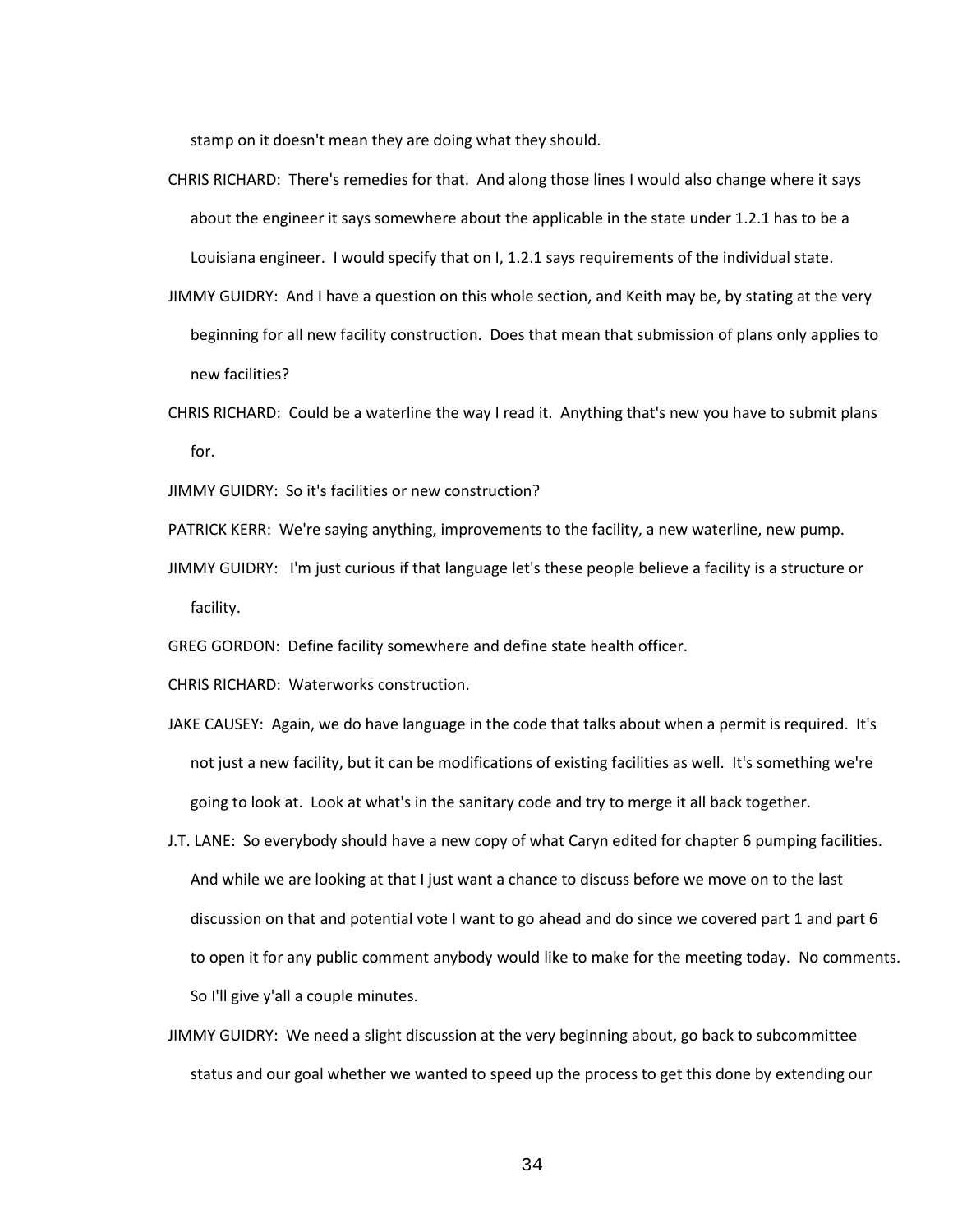meetings. All I want to point out is different parts, some more complicated than others, take different amount of times. We're going to have to have some kind of timeline trying to get some of this stuff done. Literally I think there's some committees that might not met for some time. If you start looking at the gaps here where work needs to be done, especially for those chairs, I just want to remind you we have some catching up to do, not just the department, but the whole committee. If we're going to have one every month and extend it to try to do two in a month we've got some work that needs to be done. We didn't discuss that, but having a longer meeting if we don't have the work done is not going to make us finish any faster.

- J.T. LANE: Any comments on the changes to chapter 6 that we discussed?
- RANDY HOLLIS: I have one comment. I'm searching for a word, and Chris you brought this up, under 6.3 introductory paragraph the last sentence of that shall be capable of providing the maximum design capacity of that system.
- PATRICK KERR: Of that station.

RANDY HOLLIS: That works. Of that station. Thank you.

- ROBERT BROU: Under 6.4.3 where we have inline booster pumps we separated out what we thought should apply, do we need to take out the beginning of that first sentence in addition to other requirements of this section. Just put that inline pumps shall have. That way you're not pulling in the negative pressure of 20 PSI, you are, but you're not doing the negative pressure and all the other stuff.
- PATRICK KERR: Standby generators, kind of loathed saying this, but one of the lessons we learned in Katrina was having enough fuel to operate, that's critical. There's no provision in this about number of hours we need to provide or anything like that. I don't know if you want to go there, but it was huge for us. We burned about 10,000 gallons a day after Gustav. We learned that lesson in Katrina thank goodness, but I don't know if you want to put something in here that requires, and it can't be a contract because what the contract says sorry we just had a hurricane. Just think about it. It's going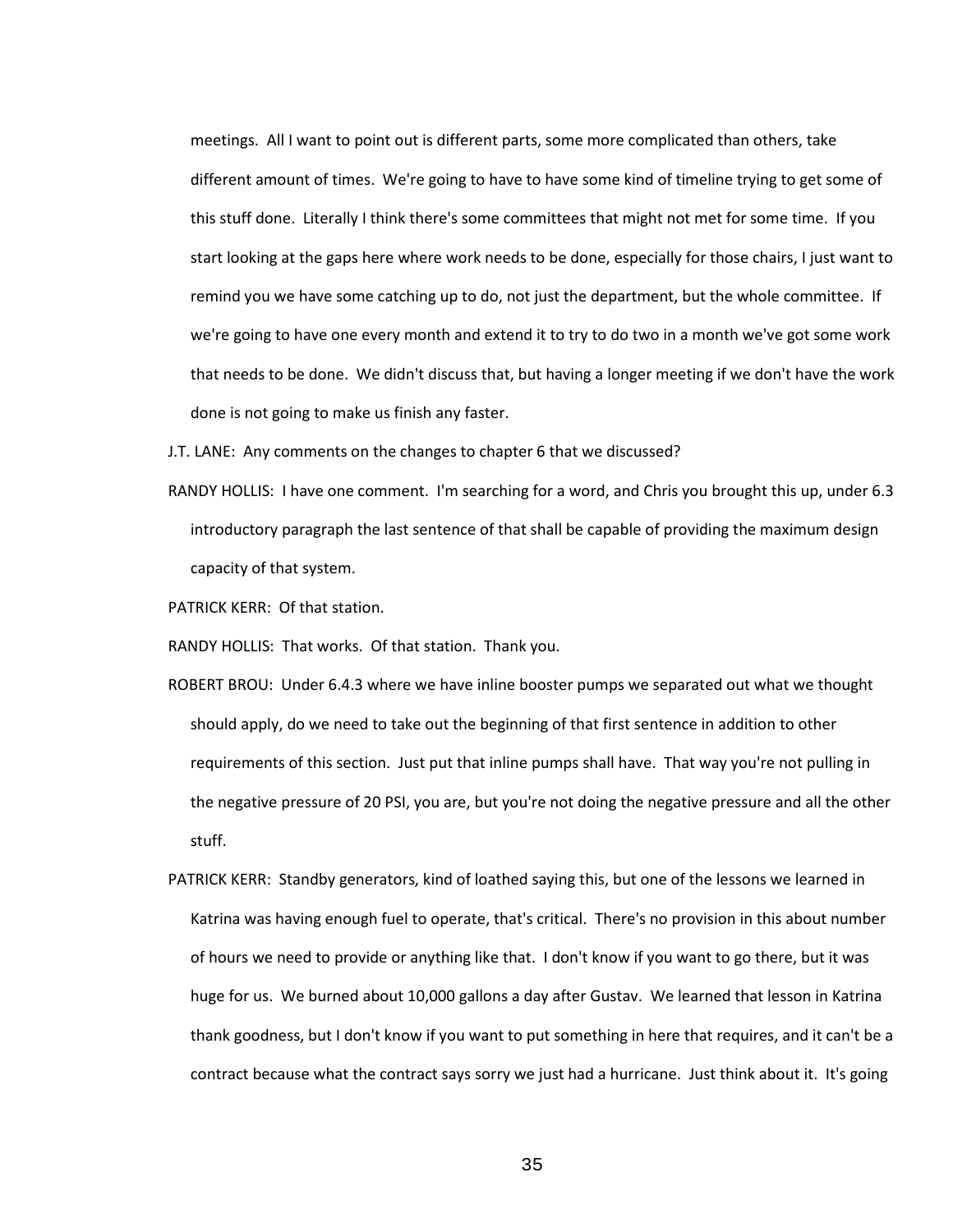to suck for us, but it needs to be in there. Y'all think about it.

GREG GORDON: From our prospective in St. Tammany we can't get a fuel provider to sign a contract.

PATRICK KERR: We do it ourselves for that reason.

JIMMY GUIDRY: What do you mean do it yourself?

- PATRICK KERR: We have tank trucks and access to the facilities that download fuel across the river. The other option is to make sure you have 72 hours or 48 hours of fuel. 72 hours. Gustav we lost 79, 80 wells. 72 hours might be good.
- SIDNEY BECNEL: Under 6.2.1 when we defined suction wells excluding particularly clear wells and if you notice before we took clear wells out we said clear wells had to be covered otherwise protected against contamination. I'm sure the intent we still want clear wells to be covered, but what other section covers clear wells is my question?

CHRIS RICHARD: Storage.

SIDNEY BECNEL: Under storage, under existing code then we might have to amend 337A unless--

JAKE CAUSEY: I think you're talking about part 7.

SIDNEY BECNEL: No, I looked under storage in part 7. Doesn't seem to address the sanitary aspect.

- CHRIS RICHARD: It says on 7.03 protection from contamination all finished water storage structures shall have suitable water tight (inaudible) which includes birds, animals, insects, and excessive dust. Chapter 7. Part 7. We didn't get to it yet, but that's what will cover it. I think we're okay.
- J.T. LANE: Any other comments on the draft? At this point I would like to entertain a motion to approve part 6 with two changes to the draft. On 6.3 the first paragraph, second sentence ending with station instead of system. And then under 6.4.3 inline booster pumps removing from the first sentence in addition to the other requirements of this section. Start with inline booster pumps shall. ROBERT BROU: One more, under 6.2.1 the definition.

J.T. LANE: All right, so that is the motion.

PATRICK KERR: I second.